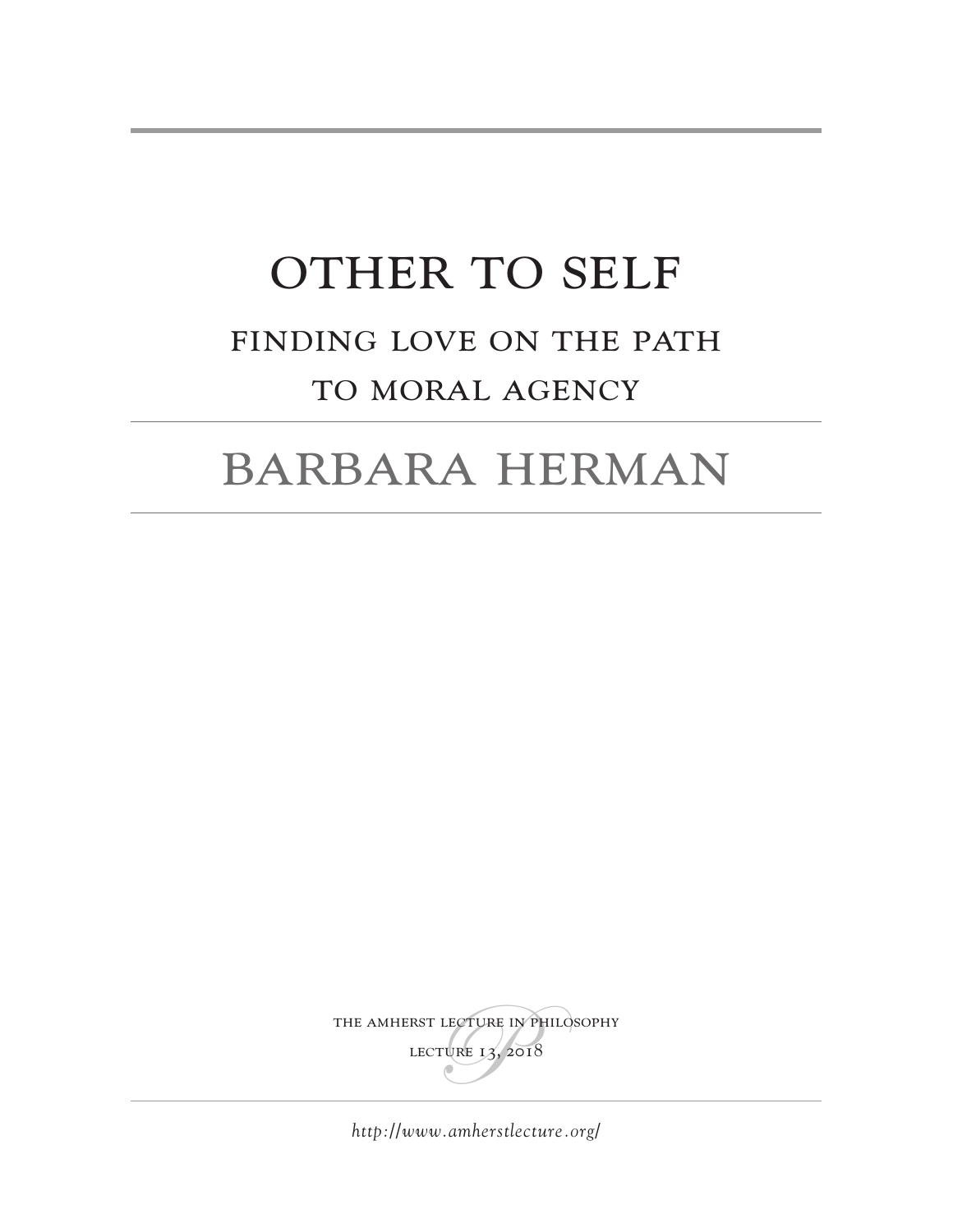*Other to Self: Finding Love on the Path to Moral Agency* Barbara Herman

#### Preferred citation

Herman, Barbara. "Other to Self: Finding Love on the Path to Moral Agency." *The Amherst Lecture in Philosophy* 13 (2018): 1–21. <http://www.amherstlecture.org/herman2018/>.

#### **ABSTRACT**

"Other to Self" begins as a response to two related views: a philosophical tradition that takes love as the ideal of human relationship and Bernard Williams' criticisms of morality as objectionably presumptuous in assuming authority over what we may do for love. Using data from "attachment theory," a philosophically resonant branch of psychoanalytic theory, the paper argues for the co-evolution of the moral self and the mature ability to love and be loved. It's a dynamic process that works through such proto-moral mechanisms as anger, guilt, and repair, mechanisms that depend for their success on a primitive love relation they aim to supersede. What we come to see, in theory and in lived detail, is that the practice of morality and the trajectory of mature love are not in essential conflict, but depend on each other.

*The Amherst Lecture in Philosophy* (ISSN: 1559-7199) is a free on-line journal, published by the Department of Philosophy, Amherst College, Amherst, MA 01002. Phone: (413) 542-5805. E-mail: alp@amherst.edu. Website:<http://www.amherstlecture.org/>.

Copyright Barbara Herman. This article may be copied without the copyright owner's permission only if the copy is used for educational, not-for-profit purposes. For all other purposes, the copyright owner's permission is required. In all cases, both the author and *The Amherst Lecture in Philosophy* must be acknowledged in the copy.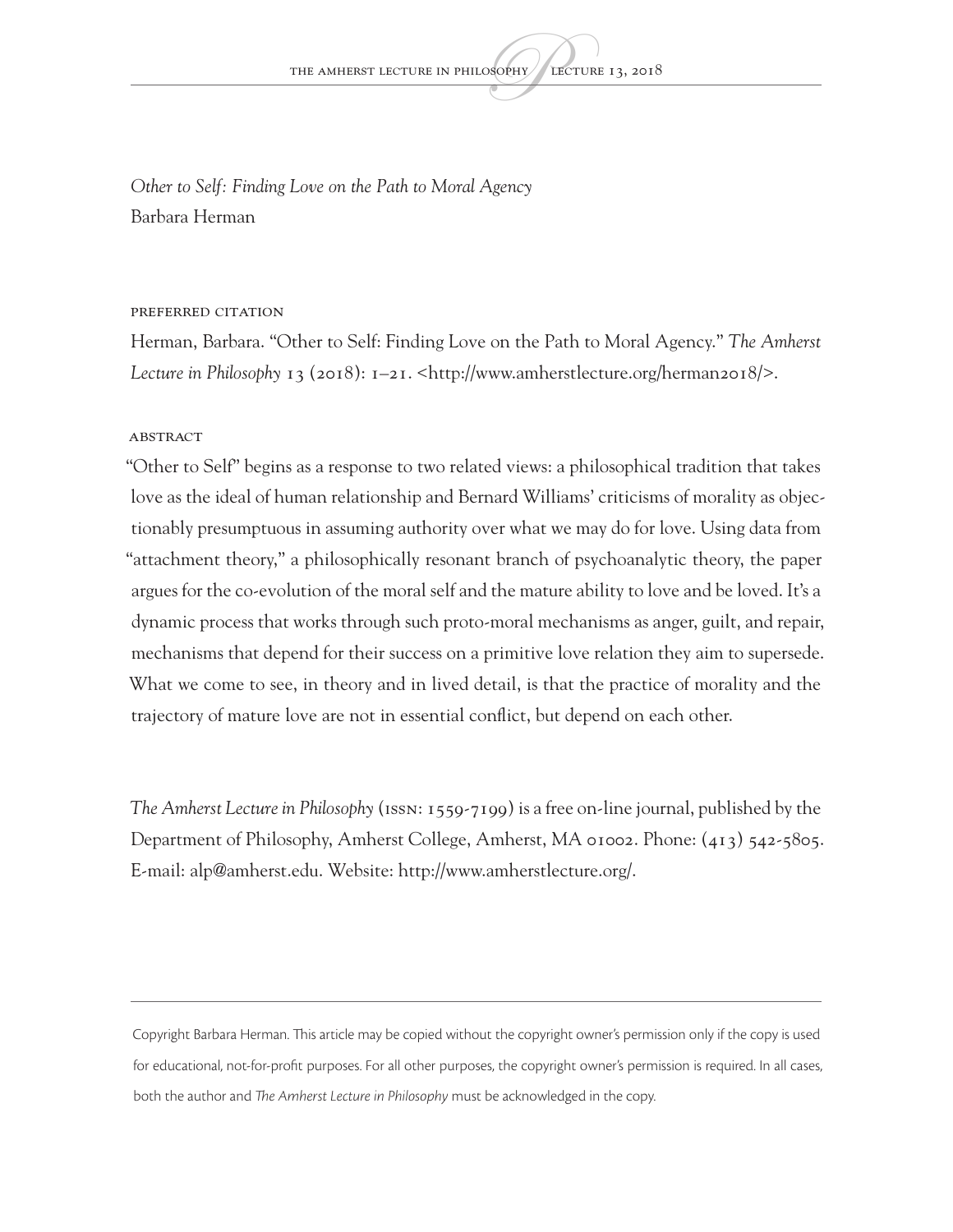## Other to Self: Finding Love on the Path to Moral Agency

### Barbara Herman

University of California, Los Angeles

In the artificial way of philosophers, suppose you were asked: Who would you rather spend your life with, the person moved by love or the person moved by morality? It's not a real question because the point in asking is already obvious. We prefer love for our private lives and moral concern for the rest (of course we want other things too – humor, practical intelligence – but as I said, it's not a real question). And while it's of course true that we don't want to spend our private time with liars and cheats, it's natural to think that if love is not enough to keep our friends and intimates honest with us, moral concern isn't going to help. Morality makes better sense as a companion for the more public aspects of life, or life among strangers: where we are not connected by bonds of intimacy, morality keeps us well-oriented amidst the tumult of competing interests.

Once you've gotten this far, you might well conclude that morality and love do not merely serve separate spheres, they also offer different ideals. Morality, one might think, is the pinnacle of principle- or reason-directed living – abstract, impersonal, impartial. Love is a path of depth and connection, of particularity. The different ideals carry different pictures of what we are like and how we should treat one another. Morality struggles to overcome a lower and selfish nature: competition yielding to coordination. Love guides us in escaping isolation: we enhance our lives through bonds with others. Because each offers a different norm for living, we have reason to fear that in honoring one we may violate the norms or values of the other. We lack a rule for making adjustments when that happens.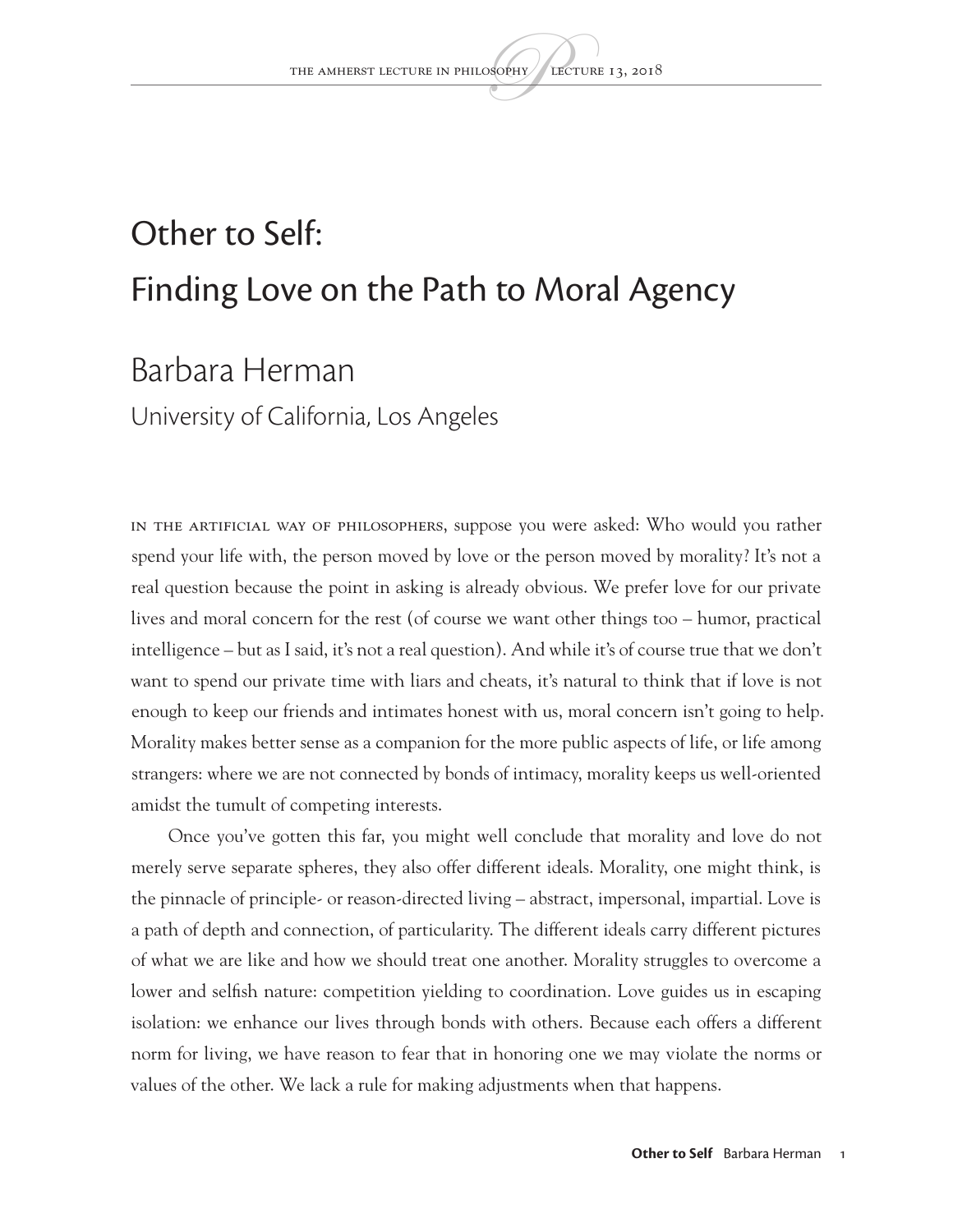As familiar to philosophical theorizing as these views are, they strike me as "off" – misleading, false to the facts – an instance of analytical distinctions replacing and distorting the phenomena they analyze. And if they are false to the facts, what we take to follow from them is not likely to be reliable, either. That leads me to want to raise questions about some of the truisms, especially about love, and then about love's potential for conflict with morality.

#### 1. Two Puzzles

LET's START WITH TWO THINGS I think we should find puzzling. First, philosophical discussions of love tend to focus on love-relations between pairs of adults, specifically romantic love relations and the love of mature friendship. While it is obvious that these two forms of love are deeply different from, say, parent-child love, love for country or a baseball team, or love for one's domestic animal, it is not so clear that they arise from different roots in human personality, and so also not so clear that one is not missing something important in separating out the first two from the rest.<sup>1</sup> Second, love in philosophers' discussions tends to be highly idealized, a perfection of perfections. But I wonder if it is wise to treat 'love' as a success term? It's not just that things can go well or badly for people in their loving. The question is whether human love ever is or should even strive to be ideal love. (Not everything valuable has an ideal form.)

Many of the great thinkers who write extensively about love – Plato, Aristotle, Montaigne, are fair examples – focus on a driving desire to be known, to be revealed and reflected in the gaze of another, to have another self, to thereby selflessly love oneself.<sup>2</sup> It has the feel of a solution to a real problem about other minds, or to a profound loneliness, through a kind of intimacy with another; though, we should note, another who is so like oneself that what comes in return seems less like the true and wondering gaze of a real other than the know-

<sup>1</sup> This is not to say that all loves or uses of 'love' are equal. Our passional natures are complex, with many overlapping strands, so we should not be surprised to find both direct descendants and kissing cousins of a primary passion all through our affective lives.

<sup>2</sup> I have a suspicion that this is a gender thing, but I could be wrong.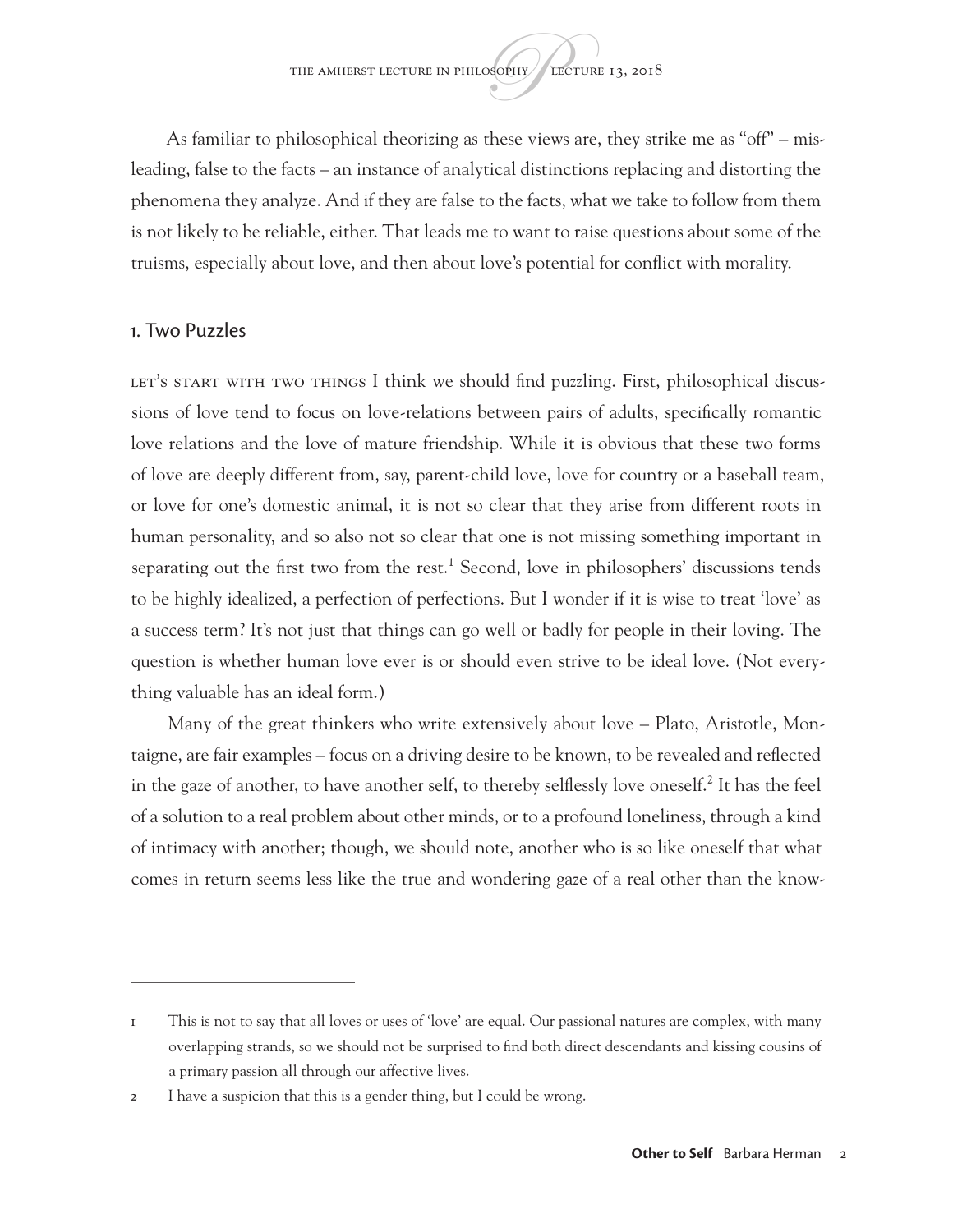ing glance of a mirror image. The intimacy is epistemic, often at a distance. Such love rarely involves being touched.<sup>3</sup> There is throughout this literature a sense of throttled passion.<sup>4</sup>

In a very different literature, thinking about love begins with the early stages of human life. Parental love provides the environment, the soil, the nourishment of the human body and soul. Here the talk is about care and touching, about attention and attunement, about making the world real and safely knowable, and about making the body habitable. It is messy love, conflictual, asymmetric. It is a lot about play. But also about loss, and the dark trinity of injury, anxiety, and repair. So here's my question: What would happen if philosophical accounts let in the darker sides of love, the parts that involve vulnerability and risk, anger, and sometimes, as if an element of our loving, something like hate?

Once we begin to think developmentally, it's obvious that love or the love relation is one of the formative principles or forces at work in the production of normal personality and so, surely, of our moral agency. This opens the possibility that the relationship between love and morality is less a matter of contrast and more about process and result. We might come to see in successful early love, however complex and messy, a source, if not the condition, of our full ability for moral engagement. If we went there, and I will argue that we should, accounts of our moral agency that are true to how things are for us would have to take such love on board, even the most formal and austere moral theories, despite its appearing to put an awful contingency at the root of things. But before turning to that project, there's another issue about love and morality that we should have before us.

#### 2. Love and Morality, First Pass: Re-setting the Question

An influential line of contemporary philosophical discussion begins with the idea that morality and love not only can conflict at the level of action, morality poses a threat to love (and to other deep passions) and so to the quality of our lives – what makes them worth liv-

<sup>3</sup> It is not that often or not overtly about sex. Even the great novels, whether chaste or steamy, tend to treat love as epistemic intimacy. (Thus the shock of D.H. Lawrence, drawing into "the novel" some of the tropes of literate pornography.)

<sup>4</sup> And very little tenderness. In romantic love, as in Dante, it is unfulfilled love that is most sublime, even more enhanced if there can be an early death of the beloved.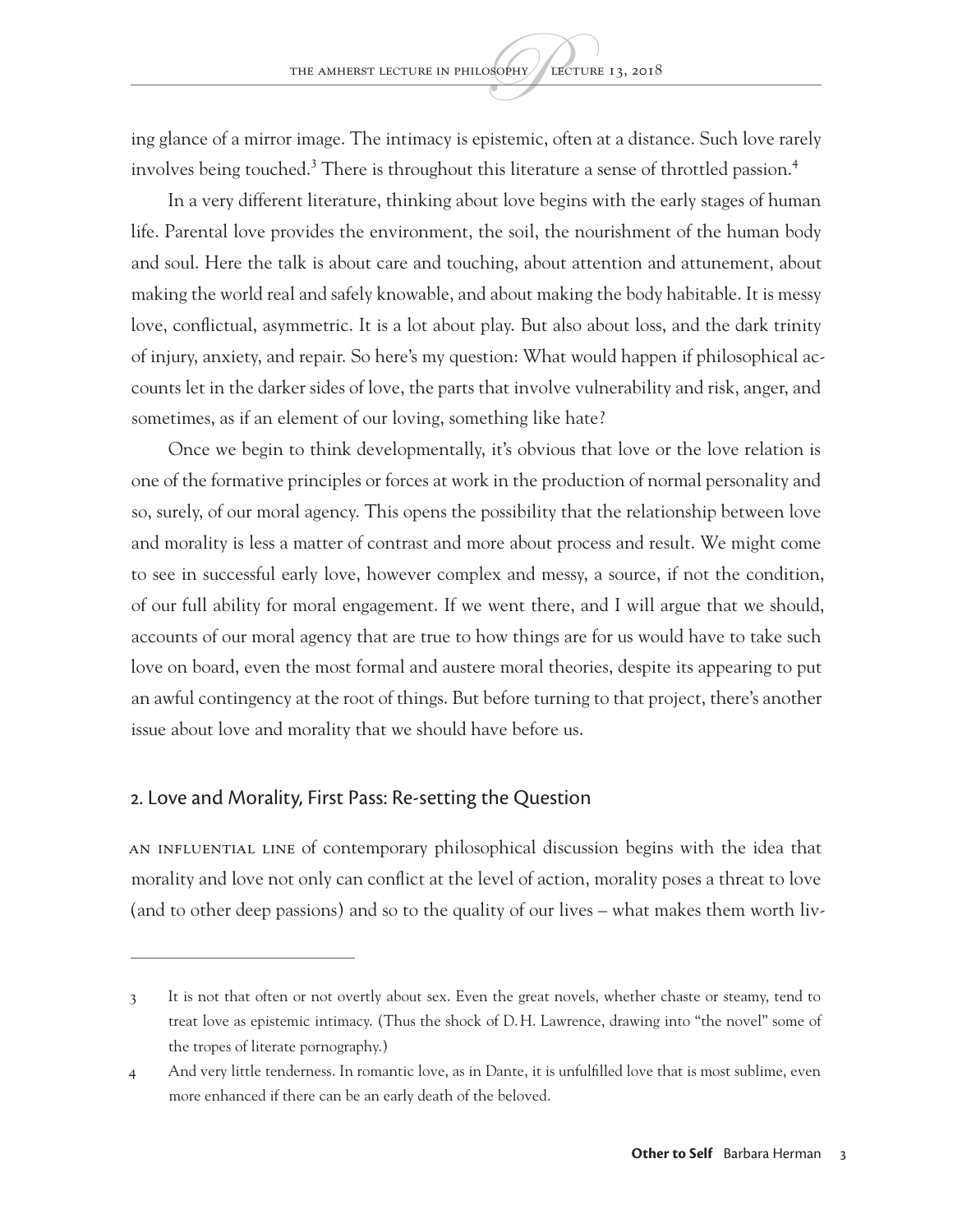ing. The case for this was made most boldly by Bernard Williams through a set of famous examples – about the tension between commitment to art or genius and ordinary obligations (the example of Gauguin abandoning his family for his art), about the unattractiveness of overtly moral action when compared with an intimate gesture in response to need, and about the intrusiveness of moral justification in the decision to favor a loved-one over a stranger when both are in danger.<sup>5</sup> The examples are designed to induce unease about the effect the moral theorist's morality would have on human life. Morality, especially the morality of duty and principle, is cast as inhibiting feeling, interfering with normal and important relationships, and tending to over-value itself. It is claimed that forcing our passions and our valued relationships inside morality's rule amounts to something like a betrayal of our human nature.

I find such claims about human nature hard to assess. They are not about how things happen species-typically. We don't say that someone *betrays* human nature who doesn't form and act from loving relations. Perhaps what's claimed is that having attachments is central to the species life-form for humans, a way we are as-it-were "designed" to be. I don't doubt this. But an element of so-called species-nature isn't a brute and immutable fact. Parts of our nature should be overcome, like our natural suspicion of different races and ethnicities. The fact that a way of living requires an idea of itself and then work to bring it about can't make what's brought about *not* of our nature. Think of reading or driving or meditating. Some things that seem essential at a stage of our species history should be embraced, some rejected or transcended. (It should matter to our thinking about human nature that it has a history.) Moreover, the love that is prized in the tradition is hardly *natural* in any species-nature sense. It is at best an ideal and an achievement; not an easy one; not without costs; and not widely available. Why be so sure that the presumed tension between morality and love isn't salutary, both for morality and for love?

Still, it is hard to ignore the facts Williams puts before us. It *can* matter more, and we can rightly value it more, when an action is done from love rather than duty. Since our helping actions both address and express our relationships, who would want morality always to

<sup>5</sup> Cf. Bernard Williams, "Moral Luck" and "Persons Character and Morality," collected in his *Moral Luck* (Cambridge University Press, 1981), and "Morality and the Emotions" in his *Problems of the Self* (Cambridge University Press, 1973).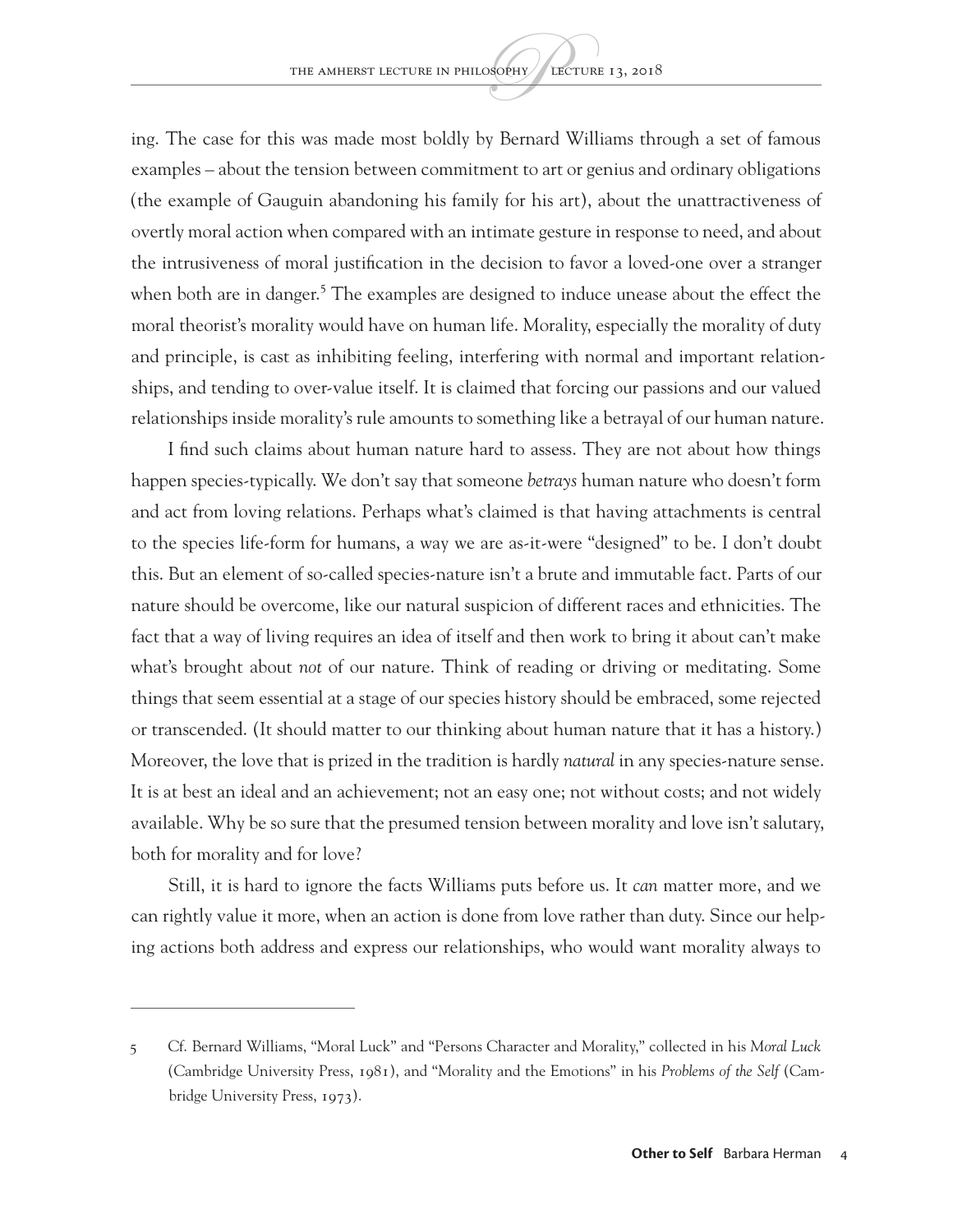dominate? And even if there is no moral doubt that one *may* rescue one's intimate rather than the stranger, must we agree that it is morality's reasons that we must act on? It seems to many just obvious that the bonds and reasons of intimacy should direct the show, morality staying off-stage.<sup>6</sup> Here, it is said, love trumps.

Now if there is to be a trumping of morality by love, a trimming of morality's pretensions – that it offers neither the first nor the best reasons – we should be able to say what it is about love that gives the cases that favor it their intuitive wallop. Is it anything more than our being powerfully drawn to it that makes love such a compelling source of reasons?

Again we are directed to this prized kind of adult relationship as among the greatest achievements available to individuals, in the pantheon of accomplishment alongside scientific discovery and artistic creation. Relationships valued and valuable as sources of real intimacy, shared knowledge and trust. Friends and lovers are freely committed to each other's good; in friendship and in love we transcend human isolation, we are more complete, more fully human in the activities we embark on with a friend or lover. Our seeing a sunset together or a Mondrian or a baseball game is more than one plus one. Able to be aware of one another's seeing and feeling, we see and feel more. We are more fully ourselves in being together. This, it is said, gives the love relationship its standing, its reasons their force.

But must the relationship be exquisite to make a moral difference? Suppose a couple are having doubts about their relationship – there was that flare of jealousy recently, or one of them had made a dishonorable decision to preserve a high-paying job and the other is disappointed, or they don't do as much together as they did in the heyday of romance. Do we think that if I am really mad at my spouse it *then* makes sense to stop and consider whether morality permits me to save him or a stranger when both are at risk? Hardly. I suspect that two lines of thought are being run together: the privileging of a kind of relationship prized for its connection to human excellence and the different issue of partiality, of the value of personal relationship, as a basis of preference in action.<sup>7</sup> It's not clear how the first, the ideal, would make love, especially ordinary love, an independent source of morality-trumping reasons.

<sup>6</sup> Although philosophical discussion is sometimes about what should be going through one's mind in the moment, mental chatter is beside the point. What's debated is whether the action should issue from an understanding of what may or should be done for someone you love.

<sup>7</sup> There are many routes from within impartial morality that can explain why, even when the relationship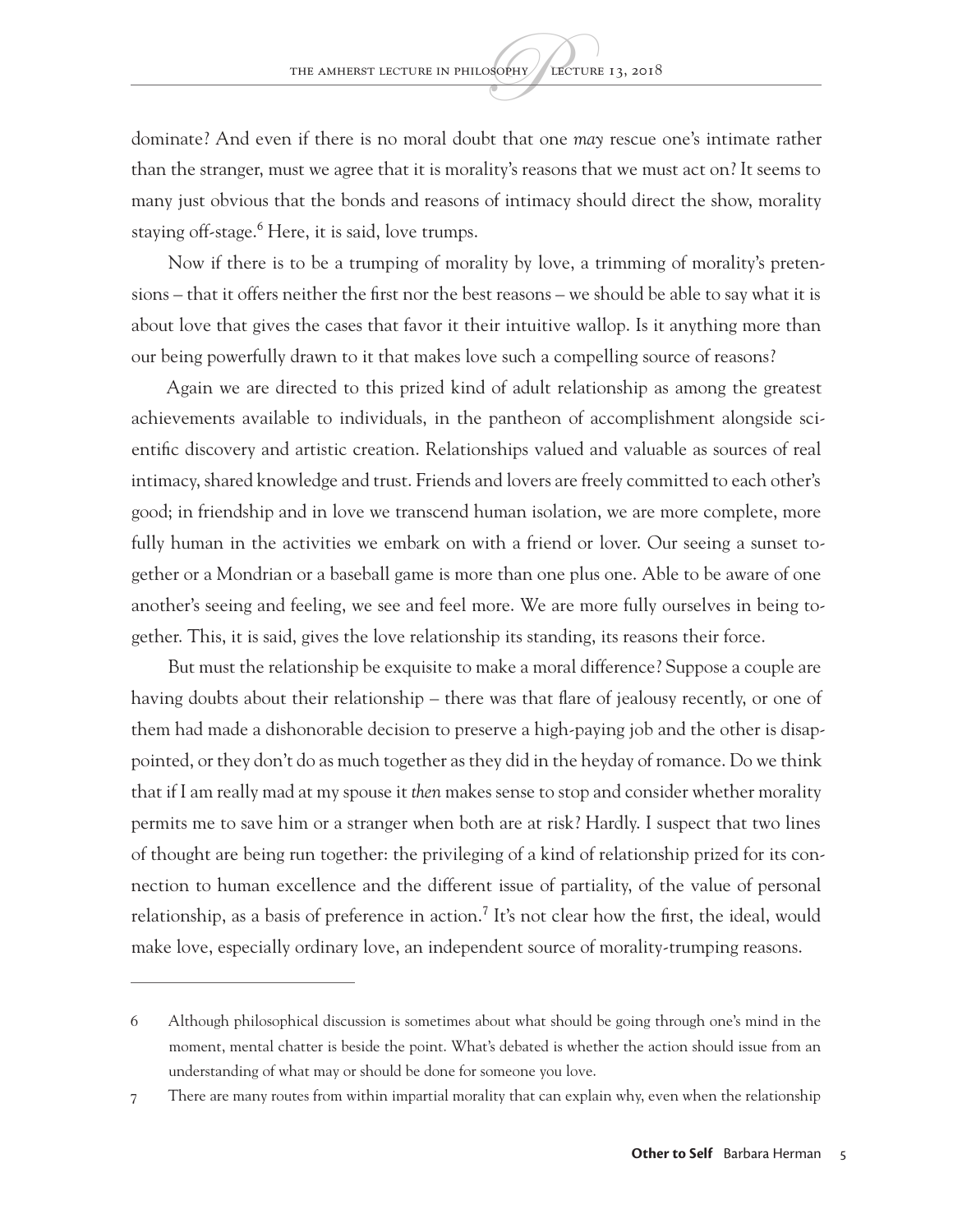#### 3. Love as an Engine of Human Development

Almost always, the love that figures in these discussions is a good we come to as adults. Yet for those of us with reasonably normal lives, we have loved and been loved from the beginning. We are not surprised to learn that deprived of early love, a person can be hard pressed as an adult to love or be loved. There is little reason to think early love and adult love are merely homonymous states – sharing a name and not a life. And there is also little reason to think that primitive love is not a precursor to mature love, or that elements of primitive love are not carried forward, shaping the trajectory of later forms of love. Little of our development separates entirely from its origins. Then add that some of us are by nature disposed to love easily, as children and as adults; some are lucky in their first caretakers and their childhood; but some come to maturity with their capacity for love burdened because of one or the other kind of early deficit. If our aim is to make better sense of the complex intersection of morality and love, this spectrum deserves attention.

However, attention requires access, and that is not to be had via the usual philosophical routes of tidy example, intuition, or introspection. This is not a region amenable to a priori insight. For an informed account, I lean heavily on the clinical observations and developmental theories of a group of psychoanalysts, starting with Freud and including D. W. Winnicott, John Bowlby, and Daniel Stern.8 There are other useful sources; I don't assume these sources get everything right. I do think their views about early development are so manifestly interesting and, it seems to me, both humanly and philosophically plausible, that they compel a more complicated view of what love is and of the moment when love meets morality.

For the theorists in this group, love (sometimes called by the generic "attachment") names a developmental force – something at work in us from the beginning of life, in instinct, disposition, and psychic form. Each of its phases, from infantile attachment on, leaves

itself isn't on the line, it is part of being in a relationship that one is responsible for and so (at the least) permitted to do more. For more on this, see my "The Scope of Moral Requirement," *Philosophy and Public Affairs* 30 (2001).

<sup>8</sup> Selected texts: John Bowlby, *Attachment and Loss* (Basic Books, 1982); D.W. Winnicott, *Through Pediatrics to Psycho-Analysis* (Basic Books, 1975) and *Psychoanalytic Explorations* (Harvard University Press, 1989); Daniel Stern, *The Interpersonal World of the Infant* (Basic Books, 1985).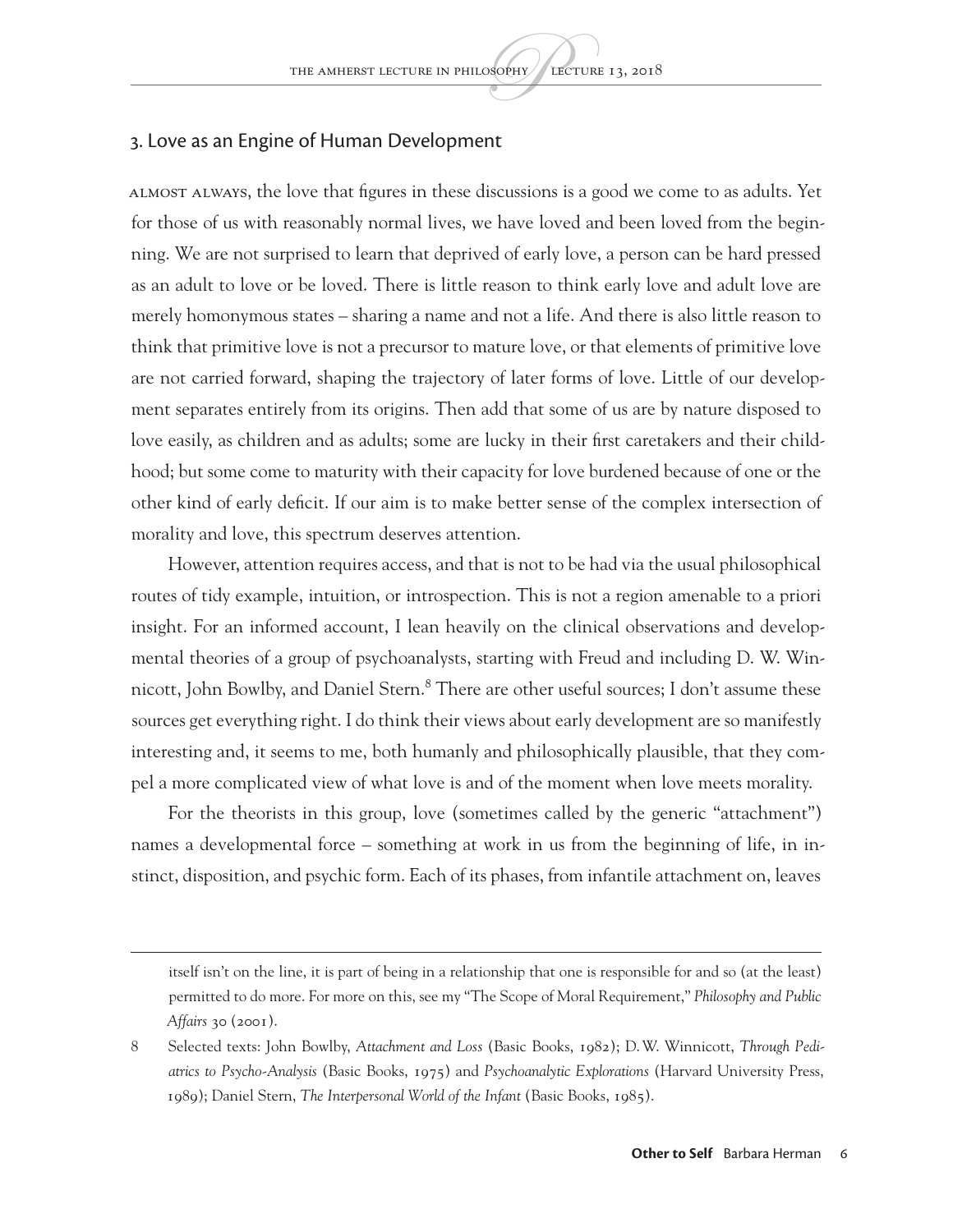its mark. They are visible in the familiar (often healthy) regressive elements in adult love: we feel safe being childlike;<sup>9</sup> we seek the solace of repetition; we find ourselves 'acting out' as a way of getting beyond new issues of attachment that emerge as mature love relations evolve (a different kind of repetition); and so on.<sup>10</sup>

When clinicians reports that an infant will not thrive who does not experience the steady availability of someone who cares for her, who provides loving touch and attention, we see the need for this kind of love as on a par with need for nutrition and physical safety.<sup>11</sup> In getting these, the infant gets access to a trustworthy world, a place where hunger calls forth food, where it is cosseted, and where it finds apt emotional response. And just as the infant is made for attaching itself to its parent (or primary caretaker), so the parent comes to take on the role of being the object of its need and is primed to love the infant in doing so.<sup>12</sup>

Descriptions and experimental studies of early infant life record a complex process of individuation and integration of psyche and body. It is through another's touch that an infant learns where she begins and ends and what parts of her body matter. The emergence of a sense of agency arrives through continuous interaction with its parent in feeding, tending, and play. Its own otherness is not a psychic given, but a discovery and an accomplishment (both joyful and frightening). A loved infant seems to be involved in a primitive version of what we call shared agency – but one where the functional "we" exists *before* the infant has an effective sense of its own separateness. Freud argues that it's not the joining but the separating that is the hard task. If things work well, the parent, affected by and reacting to what the infant does, lets the infant find its own ability to bring about states it wants to be in. A child's intentional gaze or grasp, its putting a finger in the mouth of the parent feeding it, signal acknowledgment and participation, its expression of its loving and "being with". Very

<sup>9</sup> For a kind of evidence, were it needed, I recommend the powerfully evocative regressive images in Dusan Makavejev's *Sweet Movie* (1974).

<sup>10</sup> There is ample evidence on the cognitive side of parallel development: studies of counting and geometric skills show important continuities in the adult competencies with their origin in an initial ability. Cf. Susan Carey, *The Origin of Concepts* (Harvard University Press, 1999).

<sup>11</sup> Experiments show that with many infant animals, given a choice of attachment object between an impersonal source of food and a source of caring touch without food, they attach to where touch is.

<sup>12</sup> I speak for convenience of "the parent"; it is a functional, not a biological role.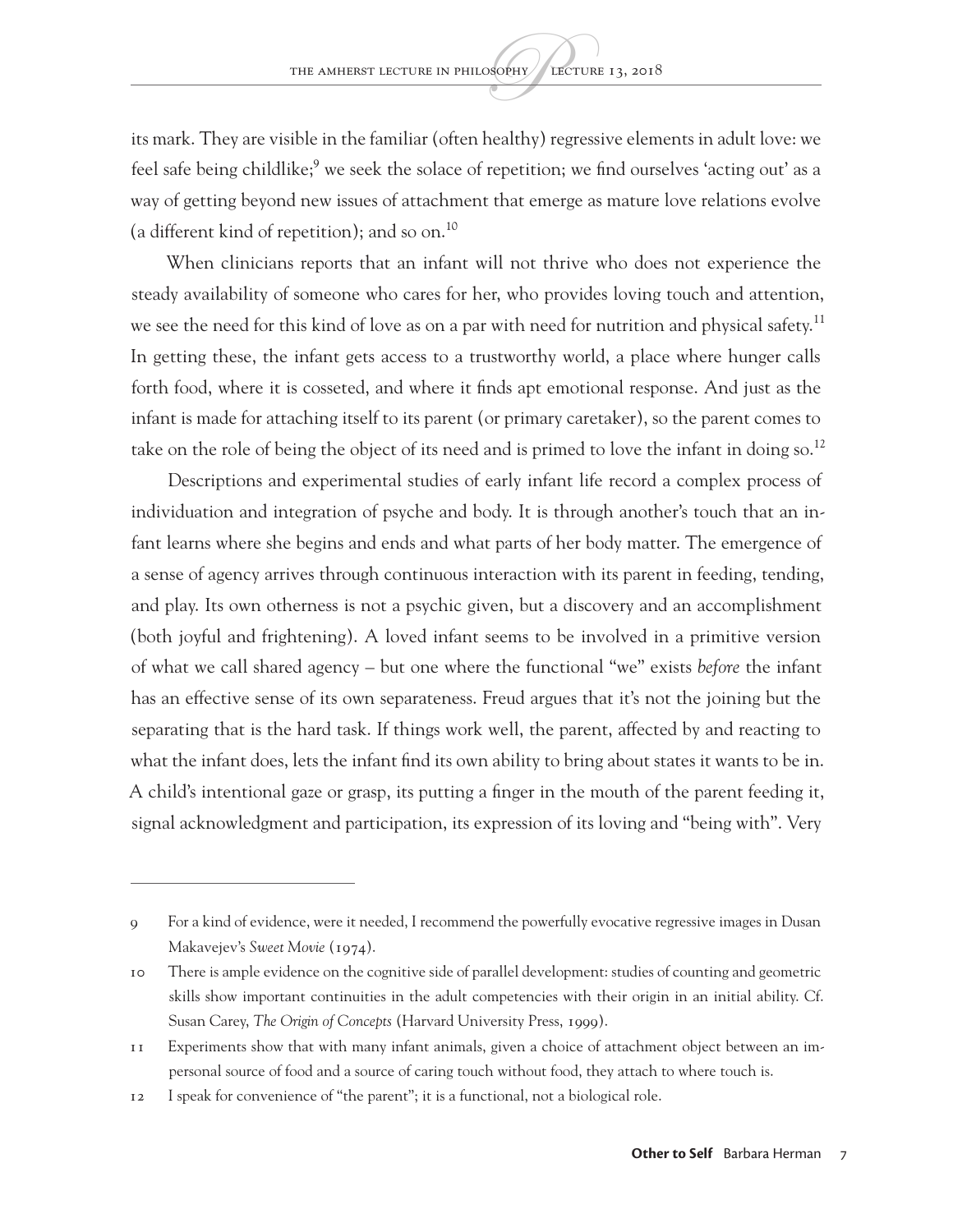early on, the child learns cross-modal responses, completing something said by the parent with its own gesture, showing thereby that it registers a tone of voice as the expression of another's inner state. It's a tremendous and very early achievement.

Even in a good environment, things will and do go wrong; difficulties arise that can leave profound, unintended effects. A parent is ill or needs to be absent. The child and the parent are out of sync, not quite able to engage one another effectively. The result for the infant may be manifested in combinations of anxiety, anger, even primitive hate, that arise as a vicissitude of early love. When things are going reasonably well, the infant can tolerate frustration, some deficiencies. It is able to wait; it trusts; it recovers. The system is robust. If the infant has to work too hard to cope, fantasy may substitute for patience, or being *really good* can stand in for expressing need. Perfection is not a *sine qua non* for normal development, but there are limits.<sup>13</sup>

Then add to this the effects of an infant's internally driven needs which can appear demanding, even aggressive. In the best of cases it's not easy to meet them. From a nursing mother's point of view, the infant has been aptly described as a little cannibal. Quite a lot for love to accept. Of course the infant comes to have things to offer in return: its own touch and gesture, the smile that makes everything fine. If the parent tolerates the aggression, and does so over and over, an infant can freely enter the spirit of repair, learning the rudiments of an element of future-directed loving that we might, looking back on it, connect with guilt. It is the possibility of repair that will make guilt sustainable. Much of this happens, and *has to* happen, long before anything like authority or morality show up.

An infant also has to survive what Winnicott calls "the primitive agonies" or "unthinkable anxieties" to which children are naturally heir and which can make them "fall apart" (a bit later these are the monsters and terrors of nightmares and fairy tales). These responses are affective appraisals of an environment that the infant is poorly equipped to manage on its own. It is often the parent, not the child herself, who is in a position to offer a safe path to re-integration. There is an accumulation of experiences that color the world and establish

<sup>13</sup> A parent attuned to a child will reinforce useful patterns of behavior, extend them, opening opportunities for new experiences. A different kind of parent damps down a child's experiences; another might dominate them. In the face of less attuned parenting, a child with a robust constitution may persevere and attempt to energize or entertain the parent; another might instead withdraw into a depressive position.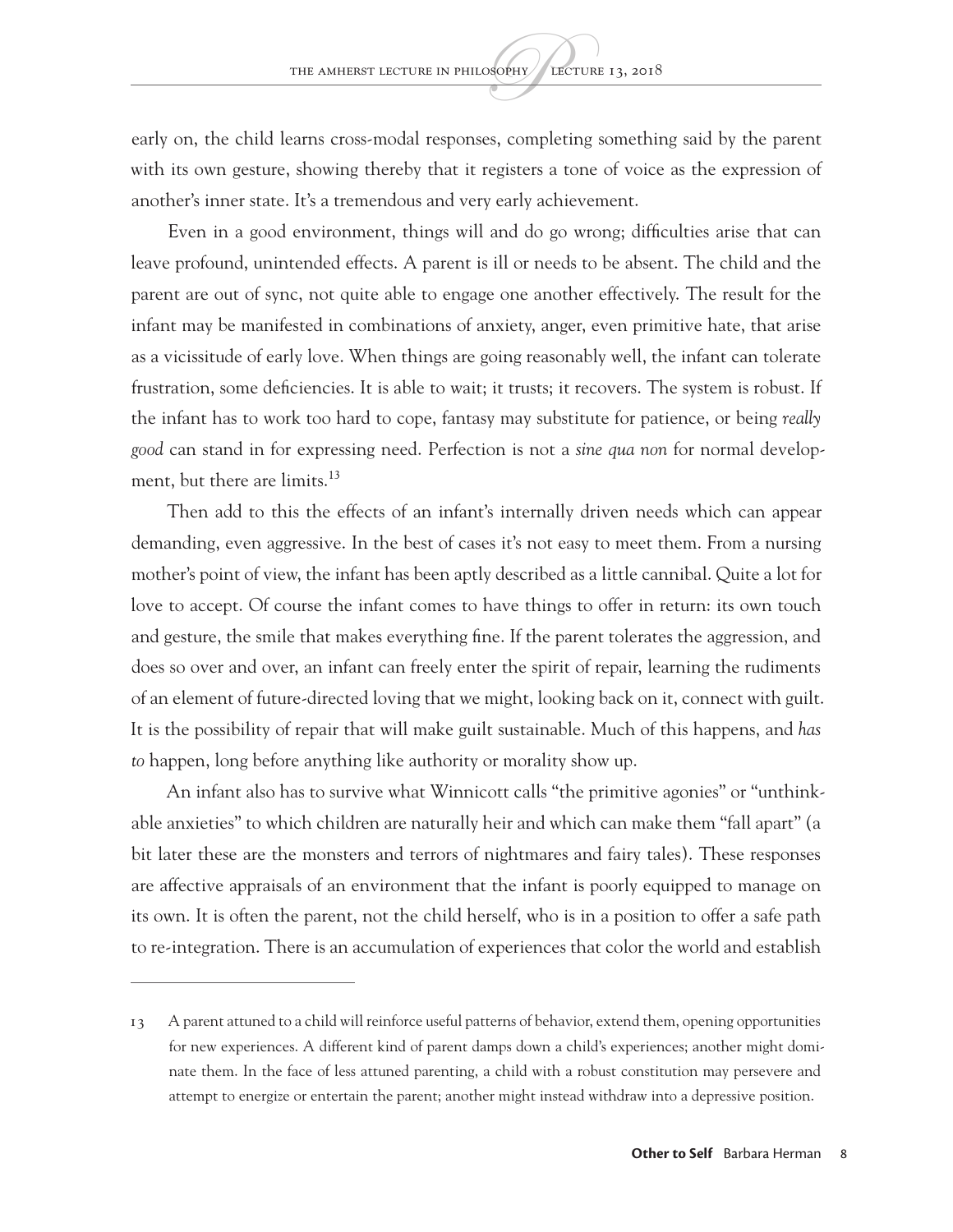a sense of self – its needs, its attractiveness, it powers. To no small extent both world and self are shaped by and shape the dynamics of attachment and love. Depending on the contingencies of the caretaking relation, the world the infant accepts may be reliable, friendly, attentive, or, at the other end, removed, erratic, needing to be attracted and placated. The self acting on the world that comes into view will be attached, confident and responsive, if fortunate, or isolated, seductive and prone to magical thinking if things go less well.

#### 4. The Dark Trinity

Just this much tells us something essential to our understanding of human agency. Being formed in and through the vicissitudes of love, we *begin* in a relationship of attachment that introduces systematic directions for development. However, to be formed in early love is also to be formed in anxiety, anger, and guilt. These are our dark trinity; they arrive early in various forms of aggression and resistance (we talk of tantrums because the child's behaviors are without control; they are not without meaning). It is no accident that the biblical path to human moral agency begins with a first bite.

The point is that even in healthy conditions, where the parenting is, in Winnicott's telling phrase, "good enough," the trajectory of the love relation inevitably goes through uneasy dependence, injury and anger, and then on to the complex of feelings and behavior that will belong to guilt. And because the child is sustained through whatever kind of attachment she has available, which can be hostile and fantasy-riddled or nurturing and attentive, a variety of necessary developmental tasks are shaped by the way the dark trinity is negotiated. Learning that asserting oneself causes injury that has consequences but is also *not* the end of the world or the end of being loved, and vice versa, that one can survive and still flourish when one's world contains independent others who are to be relied on even if they cause pain – all of this opens possibilities for sharing experience that draw the child beyond what she can do on her own.14 Aggression that is poorly acknowledged and incoherently worked through may deform the emerging sense of self and its relation to others, making it harder for the growing person to trust, or later, to accurately align feeling and judgment.

<sup>14</sup> It's no surprise that attachment failure could here lead to both ego-anxieties and ego-excesses.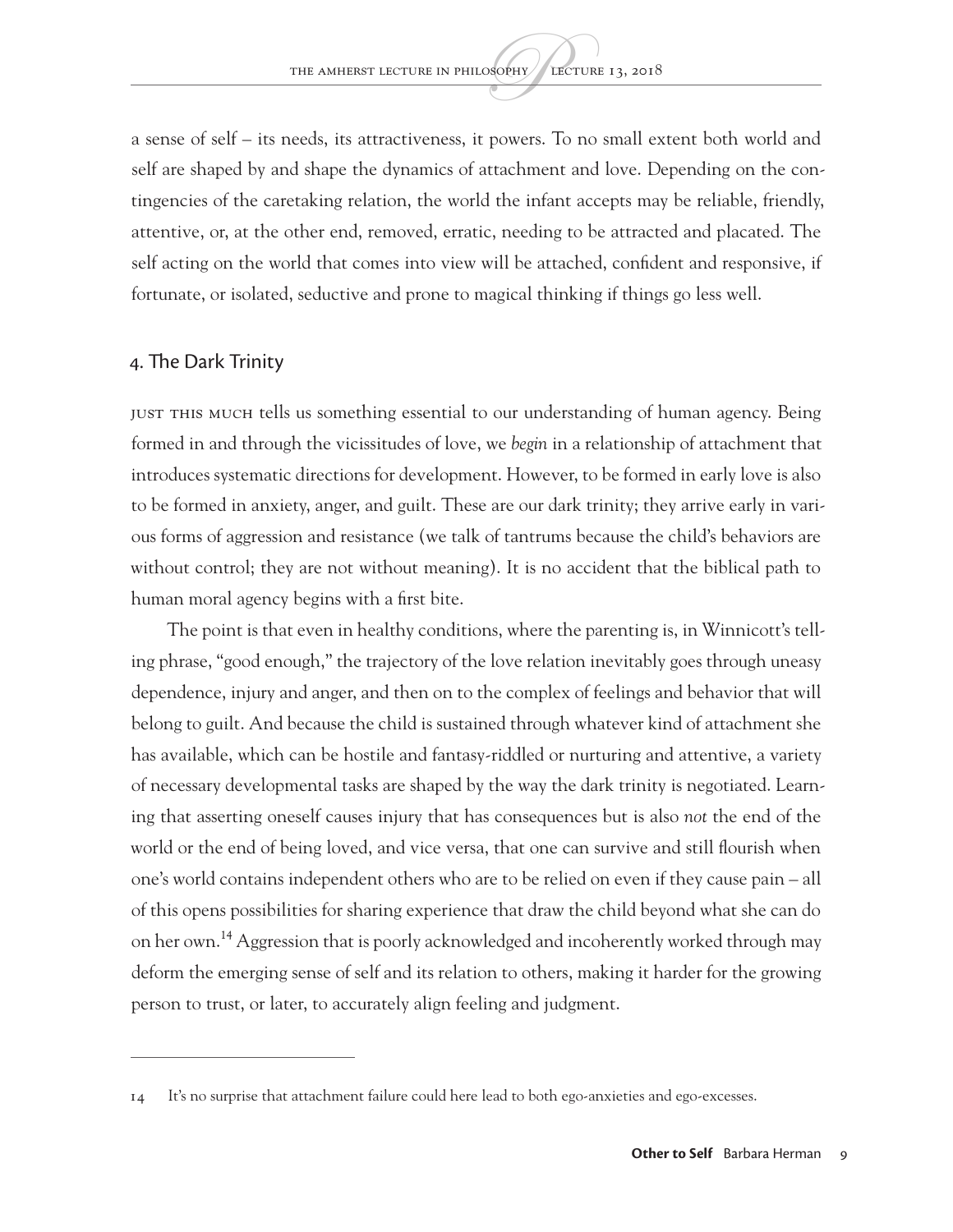It is important to emphasize that in locating guilt in an early and *nonmoral* response to becoming active in the world, in finding guilt anchored in love or attachment, its role is a developmentally positive one, helping secure both a sense of reality and of responsibility necessary for moral agency. In this sense, there is no state of primal innocence: the early arrival of aggression and guilt are defining marks of human personality and agency.<sup>15</sup> It's what we should have expected: that is, that primitive or proto-moral forms would show up in the story of development so that adult morality, when it is introduced to older children, connects and resonates with something already in place – something in the normal personality that has the appropriate structure and gravity to receive it.<sup>16</sup>

The connection of guilt and repair is of particular interest, for the focus is on the relationship more than the deed (unlike the more legalistic rule-breaking ideas of guilt). In guilt the infant senses herself as a threat to someone to whom she is attached. Indeed, the aggression belongs to the attachment. There is no baseline of indifference to be overcome: we arrive on the moral scene with the whole bundle of love, aggression and anxiety. It's not as if causing injury or pain or damage is avoidable; the infant who doesn't impinge or impede or provoke is seriously at risk. In order to become an agent, one who acts on the world and who affects others, it must from the outset be safe to cause (some) harm. Because the infant is attached, and because her program of development is to unfurl through her connection to objects loved and loving, the attachment relation enables the creation of an individual who can survive her own aggression and assume the responsibilities of moral agency, whatever they turn out to be.<sup>17</sup>

<sup>15</sup> If this is right, it wouldn't follow that all morality is guilt-based. There are different ways to negotiate the social affects of aggression – hierarchy is a different path and shame its attendant. It is an interesting empirical question whether guilt has to be in the picture (even if not at the center of morality).

<sup>16</sup> This sort of account sits easily with a non-cognitivist view that primitive emotions are what the norms of morality govern (cf. Alan Gibbard, *Wise Choices*, *Apt Feelings* [Harvard University Press, 1990], 141ff), but does not point to non-cognitivism.

<sup>17</sup> We should be wary of reading too much of morality into the attachment relation. If the aim of morality is to secure relations between persons as equals, that feature is unlikely to have its source in infant development which is, among other things, organized around the creation of a strong ego. A question to investigate is about the limits of mutual adjustment for agential health. Not every culture is good for all of its members.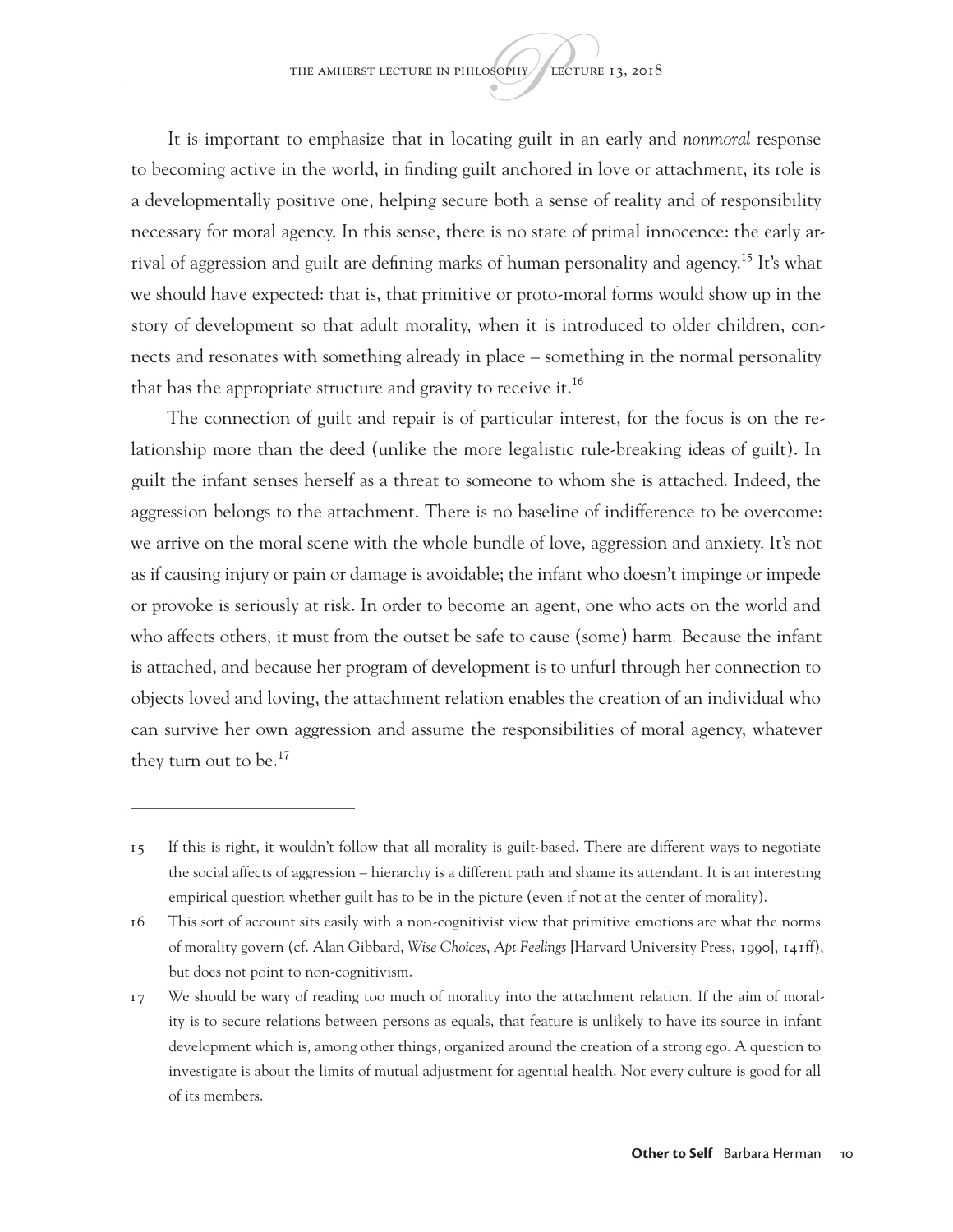On this account of personality or ego formation, the idea that we are as adults isolate selves only contingently connected with others describes a pathology, not a normal person. The conditions of the emergence of a coherent stable self or ego involve attachment and separation, in that order. It is the way the human finds something real – the external other, the boundaries of her own mind-body, the place where fantasy stops and reality starts. It is an emergent non-conceptual ability. The normal self so formed is other-oriented in its selfloving. $^{18}$ 

#### 5. Love and Morality, a Second Look

Is there a threat or challenge to morality in this love-centered story? I see nothing so far that even a committed Kantian need resist. Even if one held with Kant that morality's *authority* lies in practical reason and is not dependent on psychological contingencies, our moral *abilities* could well depend on how we negotiate the dark trinity and so to some extent on our experience with early love.19 There is a problem of luck that needs addressing, but overall, rather than posing a threat, I think the love-centered psychological story should reassure: morality can make better sense to us as agents if, in the course of normal development and individuation, we are being made for it. $^{20}$ 

<sup>18</sup> David Hume understood this well. And though his sense of the complexity of self-formation got tangled in the crazy double-relation of impressions and ideas, his intuition was sound: that it is in how we respond to our interacting with persons and stuff while at the same time having a sense of others responding to our so interacting that we form (or fail to form) an idea of a self we can love.

<sup>19</sup> It is common to make a mistake here, as when, to take just one example, researchers conclude from the fact that people are more generous after eating something sweet that morality is not a rational enterprise ("Taste Buds and 'Tude,'" *Los Angeles Times*, September 6, 2012).

<sup>20</sup> I see John Rawls' efforts in the third part of *A Theory of Justice* (Harvard University Press, 1971) to naturalize the sense of justice through Kohlbergian developmental theory as having a similar aim. And more ambitious to the extent that what he would show is that there is a congruence between plausible developmental theories and the emergence of a sense of justice "as it might occur in a well-ordered society realizing the principles of justice as fairness"  $(461)$ . The discussion I offer here has as its target replacing the supposed agonistic relation between love and morality with a dynamic developmental account that reveals their emergent interdependence.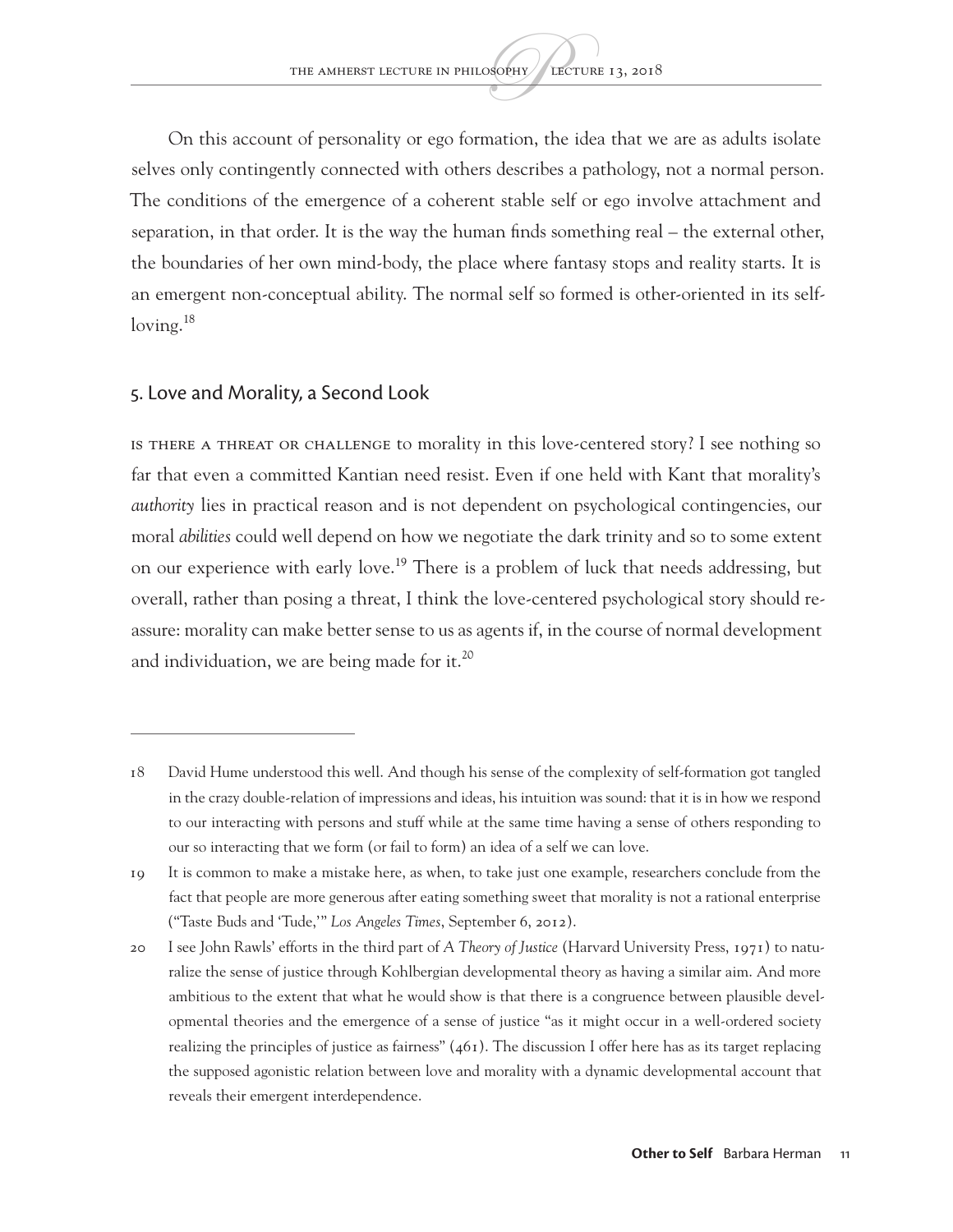The greater threat may be to the ideal of the mature love relation. We are given a model of being with another person that is not just good at its core but good through and through. The dark side – anger, aggression, acting-out, projection, regression – all the things that send us to couples counseling, have no place. But how likely is it that the very factors that play so great a role in the formation of the human personality would be absent from even very fine mature relationships? And how likely that in loving we are finished with our developing? There is a criticism sometimes directed at high moral theory that it misses the messy realness of persons in its model of moral agency. I think that same criticism applies to the classical accounts of love.<sup>21</sup>

And what of Williams' worries? Does thinking about love as the engine of a developmental process that includes morality (or proto-morality) help? Williams' issue on love's behalf was that morality intruded on and wanted to dominate the love relation. Even if morality can allow for the shaping of our lives to give prominence to our loves, it is on its terms that we may do so. Whereas, from the inside, the love relation resists this claim, either because love transcends morality, or because it competes with morality for authority. When we escape the grip of moral theory, it's natural to see the love relationship as a better relationship, its reasons more compelling than moral reasons, at least in love's own domain.

If the issue is the primacy of love's reasons, we might register that many things other than morality claim our attention, and in their own terms. In addition to love, there is work, play, beauty – things that we are drawn to, care for, that we give a special role to in our lives. We also don't expect morality all by itself to be the route to a good life; not even Kant thinks that. It *would* be worrisome if we thought morality only a necessary evil, more like exercise in the pursuit of health, except without the benefit of endorphins.<sup>22</sup> But this is an unnecessarily extreme view of how morality fits in a life.

<sup>21</sup> The special role of love in Aristotelian virtue theory and Christianity explains some of the contemplative, high-mindedness of the ideal. But in these accounts love is exactly *not* a form of attachment, but either a completion of virtue in relation to an equal or a gift from God (*agape*/*caritas*) that opens a path to the sacred. Such love could not do its work if it was also in the ordinary ways sometimes dark and painful. Perhaps that partly explains why some of the great loves in the tradition had to be carried in letters or in other forms of absence.

<sup>22</sup> Though perhaps Kant was onto something when he pointed to the sublimity of the moral law within – of-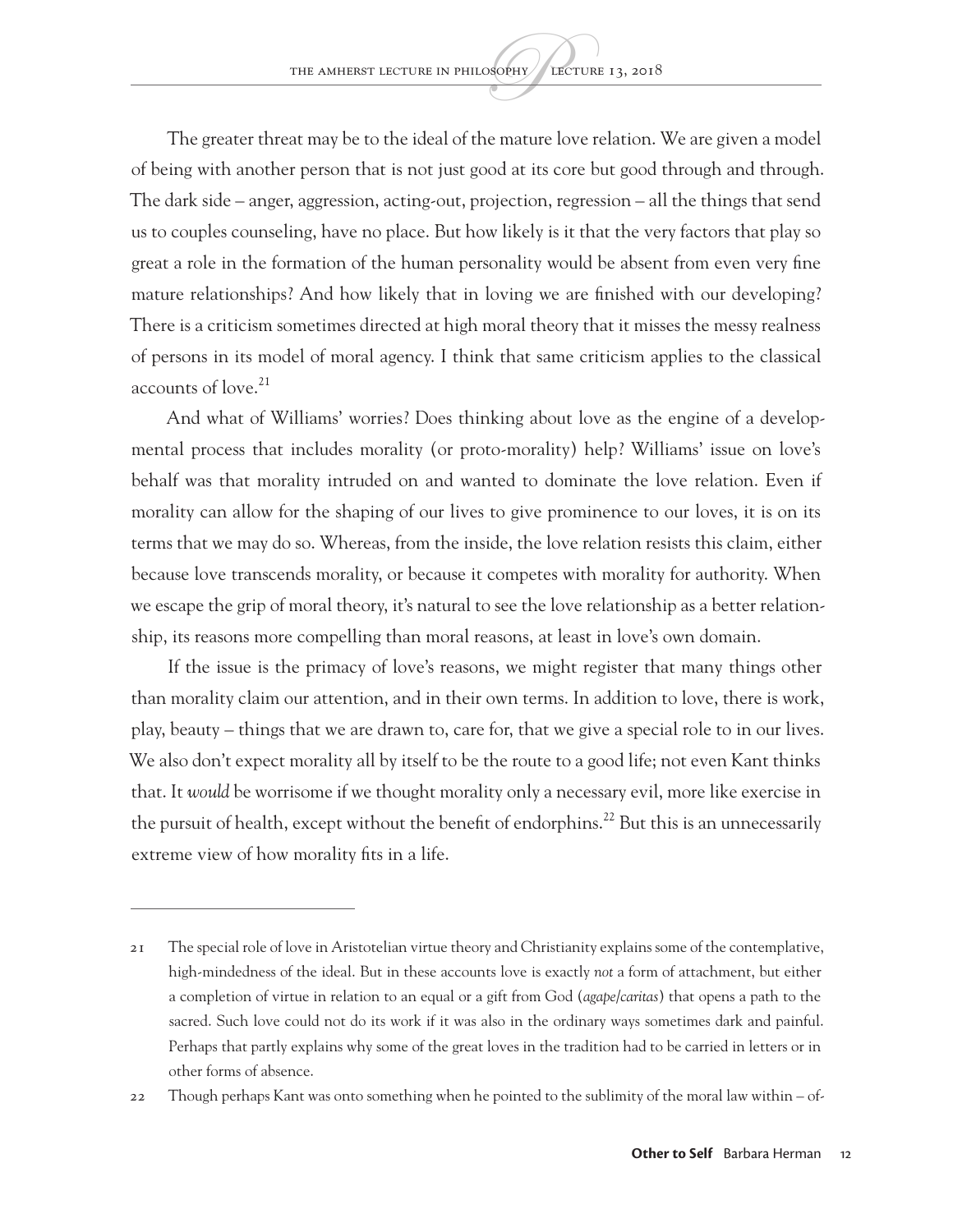The subtler version of Williams' complaint is that morality interferes with loving relationships because in the domain of things we ought to do, morality not only wants to identify what they are, but police our psyche and our reasons as well. If this role for morality has some attraction when the competing reasons are from below (reasons of bare self-interest, for example), it is much less compelling when the competing reasons are based in love. There are obviously cases, like keeping a promise, where unless we act on morality's reasons we are not keeping a promise at all. Williams could agree and still think that our responsiveness to a friend or lover's need is hardly improved by having to travel to its goal on moral tracks. We don't want to act that way; we don't want to be treated that way.

On a view that has morality and love as two independent and competing streams of reasons and motivation, one of which we have to suppress or set aside for the sake of the other, of course we would resist – especially if one, morality, directs our attention to "the person" in the abstract, and the other, love, takes "you" in all your delightful and loved particularity as its object. But we should instead resist this view.

The overriding moral question is: are we attending to and taking care of what warrants attention and care *out of recognition that it does*? Must this be an interfering requirement? I think a first reason we think it must be comes from a tendency to regard motivational elements as atomic, with relatively simple inter-relations (e.g., strength, direction, lexical ordering). Then, if some consideration is a condition for acting, it must in one of these dimensions dominate, controlling what we care about. However, the developmental story suggests that what we think of as motives are the results of internally connected elements of complex emergent behavioral structures.<sup>23</sup> They don't interact merely as valanced bits, pulling and competing; they are each, potentially, parts of a system, able to enhance, inhibit, even re-direct each other.<sup>24</sup> Successful development works to modify and integrate different

fering its own kind of high.

<sup>23</sup> We shouldn't assume that the structure of human personality mirrors the analysis of the concepts of its parts.

<sup>24</sup> In much the way that studies of animal and human systems of visual perception have enriched our understanding of both primitive and rational cognition, there is comparable gain to be sought in the broader science of motivational systems.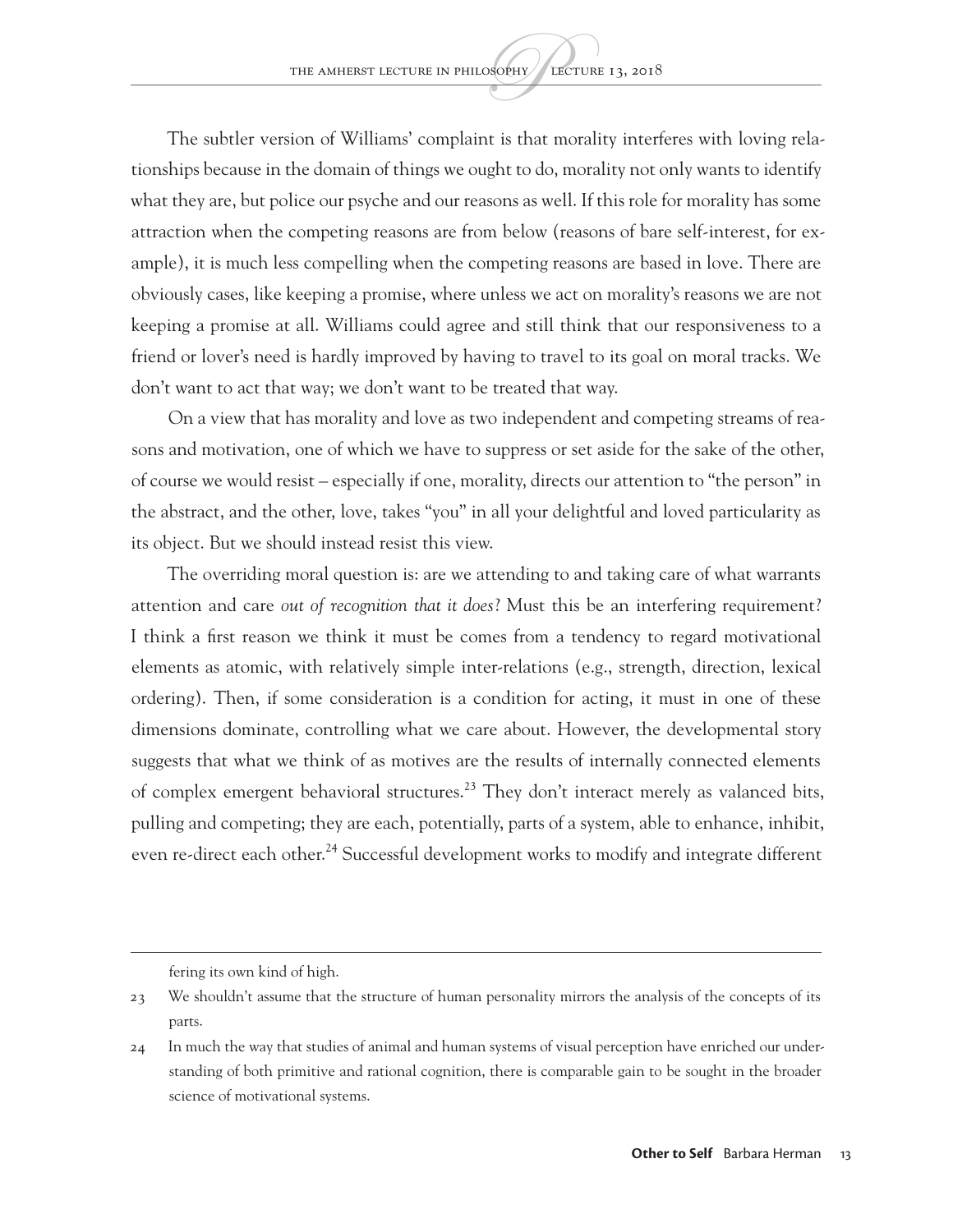motivational sub-structures and tendencies. It is to be hoped that over time our motives can make common cause.

Second, once we can think of motivational structures developing in these ways, we should find the complexity of the reasons we can respond to developing as well. Though Williams wouldn't have developed the point in this direction, a central commitment for him is that motives (he uses the language of desires) and reasons work in tandem. I don't have a reason where I don't have a motive, and I do have reasons where my motives are responding to what I care about.

This shifts the question to one about the relation between the moral and the loving aspects of a human personality, about whether they are at bottom or in expression incompatible, living together, when they do, contingently and uneasily. What we should say in response is that although the complete etiology of mature love and moral character are not the same, they are not wholly separate, either. They co-evolve. One side of this is evident in the way the demands of love and the demands of morality are different – not necessarily in *what* they demand, but in the import of the demand *in* a relationship. The temptation to deceive to protect oneself *or* the loved other can feel more urgent and be more corrosive in relationships where we above all want to maintain connection. That's not just a conflict between morality and intimacy but a way intimacy can undermine itself in trying to sustain itself. Here morality can support intimacy (the intimacy worth valuing). We might make use of a promise inside a loving relationship as a way to put a lid on a cascade of disagreement or to correct an imbalance of de facto power.<sup>25</sup> But things also go the other way around. The nascent features of intimacy shape the die used for casting moral requirement so that morality isn't encountered just as a set of rules but as a way of being in relationship with others. (Taking up another's point of view is not merely an epistemic challenge: it's an essential affective ability that intimacy trains.) Indeed, if part of the route to morality goes through our experience of love – of loving and of being loved – and since morality is one of the ways we come to articulate the otherness of persons, wouldn't it make most sense to regard morality and love as vehicles for each other's normal expression? That they may conflict is either one

<sup>25</sup> Cf. Seana Shiffrin, "Promising, Intimate Relationships, and Conventionalism," *Philosophical Review* 117 (2008).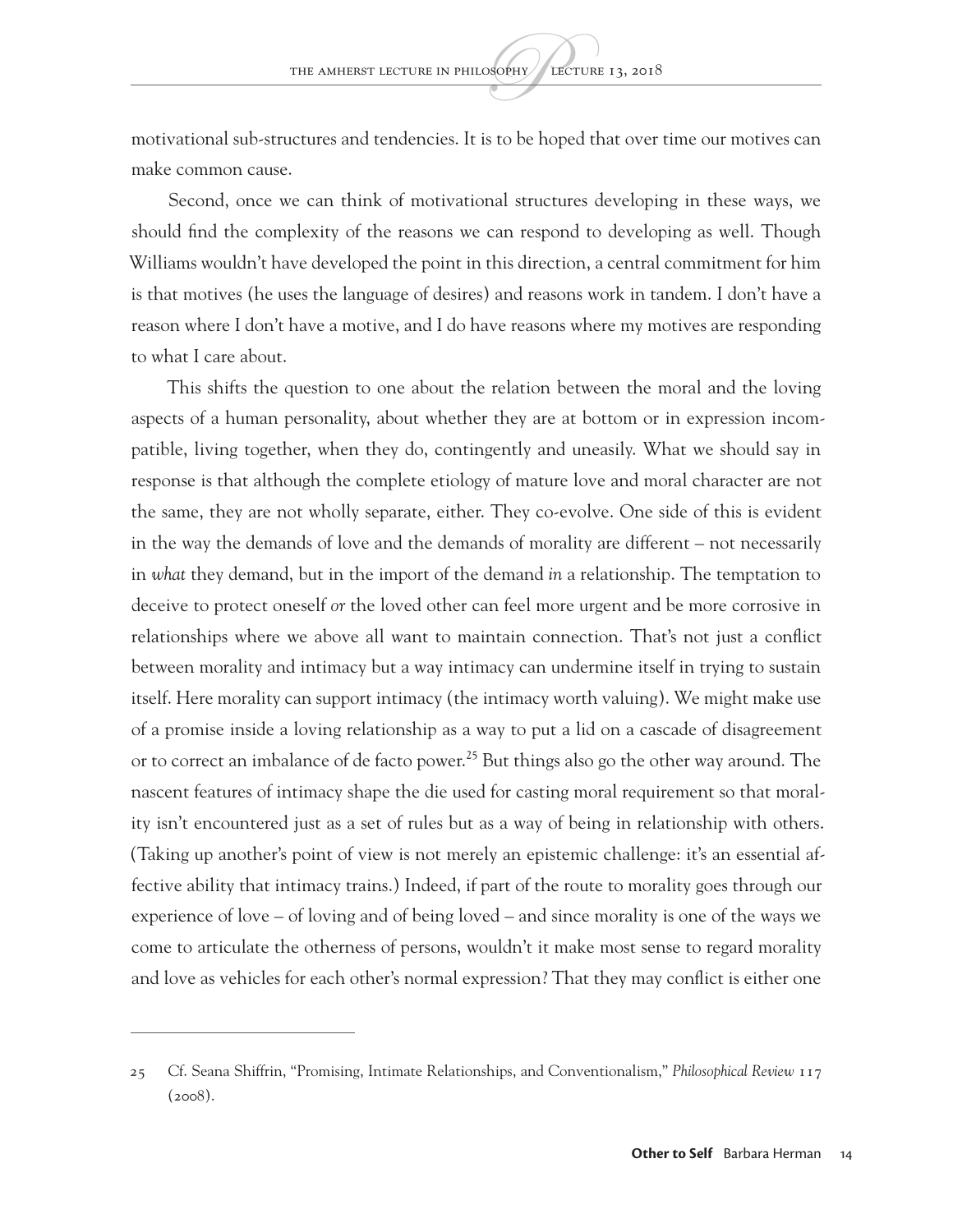of the "as it happens" things, or a tragedy, but in either case not something that arises from an inherent tension between two spheres of concern or command. Tension is not in any case a mark of failure; it's a source of growth and change. Which is what you would expect if each system passes through the other as the human being matures.

It seems both reasonable and supported by the evidence that the dynamics of the early love relation creates the possibility conditions for a normal moral personality. How else could it go? If a child reaching the age where we begin talking about how to treat others did not already have in view the existence of others who matter – who have needs, physical and emotional, who can hurt and be hurt, and who can survive being on both ends through various forms of repair – moral talk would have no grip. The practical problem of other persons has to be solved early.<sup>26</sup>

But also, if mature love is part of a developmental account that includes morality, then morality isn't merely a limit on loving but one of the systems that separates adult loving from love's earlier forms. We learn that we cannot do just anything for love. Morality also connects the things we care about with each other and introduces new things that call for attention: the fate of distant others, our impact on the environment, are examples. We may, as a result, be able to do less for love than we would like. It cannot be a problem for love per se that not everything we will want to do for it is available to us, or not available for love's own reasons. That last concern makes even less sense if the transformations morality introduces are also a part of the continuing development of our capacity for love.

Love also tutors morality. Situating morality within a developmental account puts pressure on morality to be realistic – that it be one of the ways (though not the only way) we make sense of ourselves as a person among persons with a coherent repertoire of actions and responses.27 Consider the exclusiveness and passion of falling in love or the obsessively tiny

<sup>26</sup> It has always seemed to me perverse to regard it a failing of the morality of principle that it cannot bridge the gap between self and other. If we had to wait on morality to create a path from self-interest to concern for others by argument from the generality of reasons or the impartial point of view, it will seem either to be an impossible task or to beg the question. But why would one ever expect, either in theory or in practice, that it was morality's job to bridge *that* gap? On the other hand, morality cares a lot about the kind of traffic the bridge enables.

<sup>27</sup> Stage theories of development suggest that abilities can arrive in discontinuous bundles. I wonder wheth-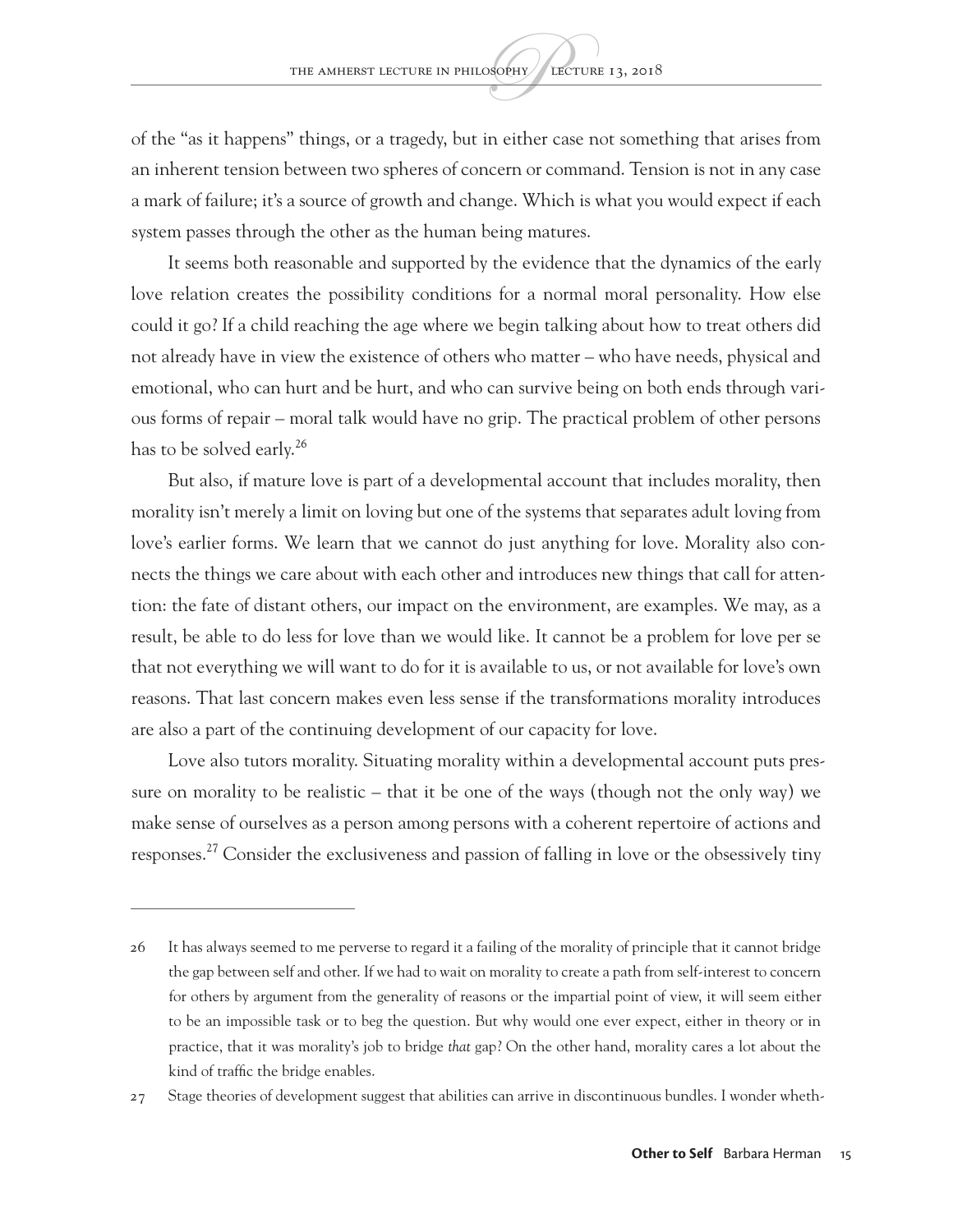world of new parents. Or, at the harder end, the depression that comes with the loss of someone loved, a condition that causes the world to dim and agency to feel out of reach. These are natural responses to stunning emotional events. They are also *not* ways of being that are consistent with the normal range of moral obligation. However, if morality is to be realistic, that is, for it to make sense in and about a human life, it has to make room for passion and loss, just as it does for absorption, not just in others, but also in work or art or politics. Making room is not, however, the same as ceding authority. Not everything is excused. Each kind of passionate attachment is shaped by specifics of self and object, offering avenues of creativity and satisfaction, but also of temptation and vulnerability. Some of these conditions are handled by the natural course of things: most of us over time reach a calmer state of love; new parents eventually get bored with telling stories about young Joey's exploits; grieving ends and depression lifts. Excesses of intensity and duration are less well tolerated. We have *obligations* to self and others that require that passion be tamed, depression resisted, and normal obligations taken up again. Of course not all regions of moral requirement are equally flexible during a period of dysfunction.<sup>28</sup>

So do we now have enough to quiet love's worries? I think that once we can tell a plausible story about the links between mature intimacy and morality, concerns about being alienated from love in moral action should subside, as should concerns about the kinds of reasons we have when in an intimate relation: they are not wholly separate from moral reasons. Freely and directly, out of love, save your spouse.

#### 6. Responsibility and Risk

So far I have been talking mostly about normal development, robust systems, good-enough love, and the like. That's been sufficient to take egoism off the table as the default psychology that morality must overcome. Egoism is rather what it looks like, a symptom of something gone wrong that needs remedy or therapy. But what about those who arrive at maturity with-

er arrival isn't being conflated with appearance. It is in any case a task for the maturing person to manage the integration of arriving abilities into a relatively continuous narrative of self.

<sup>28</sup> Perfect duties, especially negative duties, are usually not, though the range of excuse may widen.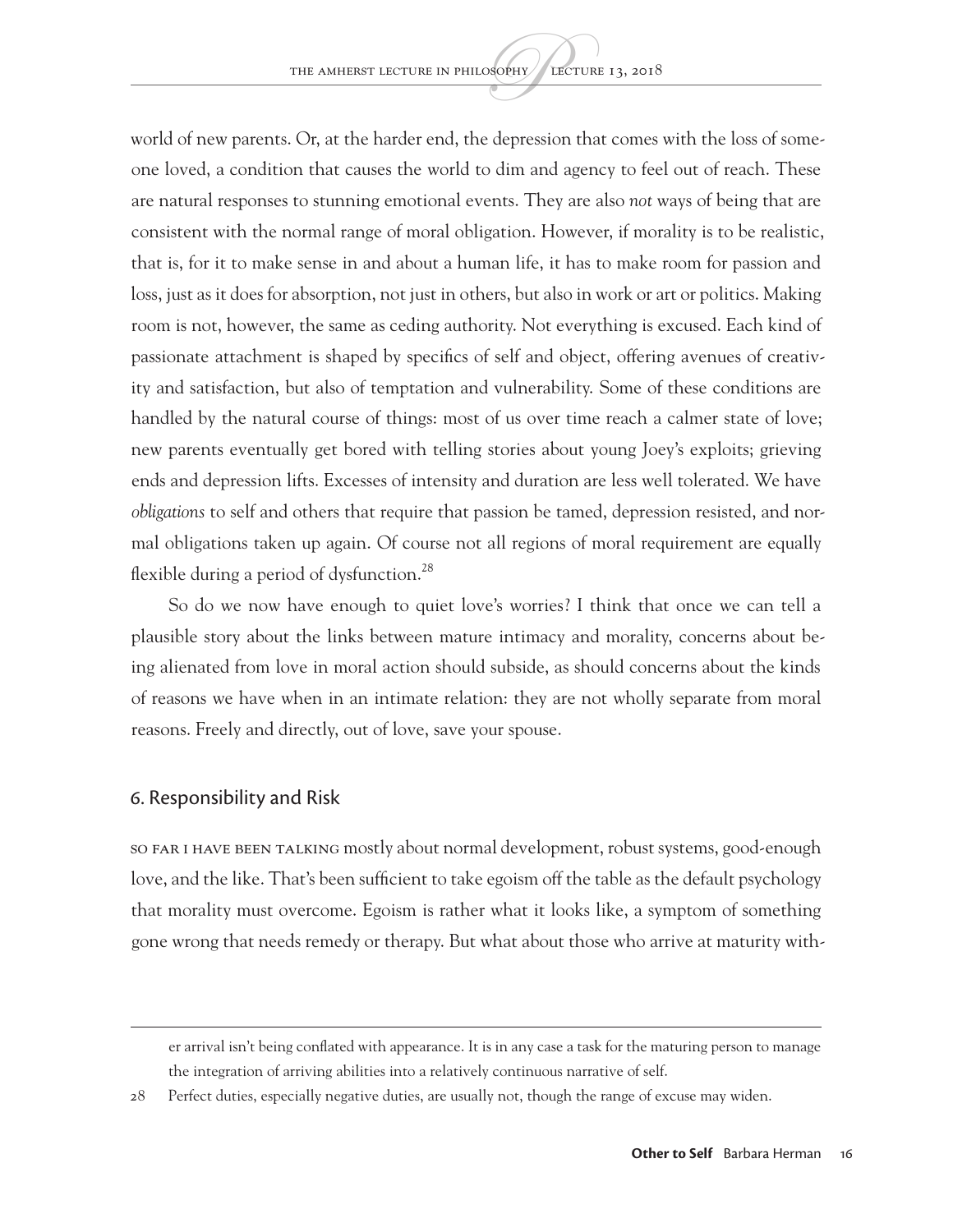out an other-involved sense of self that morality can rely on and direct? Do we say that they are, because they were less effectively loved, not fully responsible moral agents?

One of the benefits of thinking about morality as a free-standing fully directive system is that the abilities it calls on seem to be ones generally relied on in practical activity – to recognize and follow rules. That makes the bar for where we hold persons responsible relatively low, or, in nicer terms, highly inclusive. Would that now change? One might think 'yes' if one thought the developmental account replaces the morality of rules with something like an attitude or disposition that the less fortunate in love might simply lack. Yet we don't think whatever sad story led to my having insecure math ability gets me off the hook in doing taxes. Where my under-developed abilities stand in the way of something that needs to be done, I outsource to experts. I would be faulted if I didn't.

Why not have the same view of our moral abilities? That humans are formed by and for morality doesn't always make acting morally easy. In some regions we have warranted confidence in our feelings and judgment; in others we might have to rely on rules. Sometimes the problem is navigating external complexities; sometimes the trouble is closer to home. That a tough childhood might leave someone with diminished moral abilities isn't by itself an excuse for bad action; short of the extremes of pathology, there are many routes to adequate moral behavior. There are obligations to self and others to be careful about the way we tax and manage our abilities. We should avoid situations where we've learned we are unreliable, or if we can't do that, we need to be forthright, seek advice or a mentor. None of this lowers the bar of responsibility. Where things may look different is for the rest of us – *our* responsibility may increase to help identify and remedy deficiencies in others. If there are those with whom we interact who cannot be relied on, perhaps because they lack the basis for trust, then *we* have a problem that may require providing structural guarantees, or novel fail-safe procedures that will allow us to act together as we have to. The division of labor that sustains us as infants doesn't drop away once we reach maturity, though it may take different forms.

There is a related issue that can arise even for the best of us, where the morality we know is indeterminate or restrictive or seems incorrect for the situations we encounter. We feel like we are acting on our own, vulnerable to getting things very wrong. The kinds of cases I have in mind range from sexual intimacy, provocative art and speech, down to something as simple as giving gifts. Here's what I mean.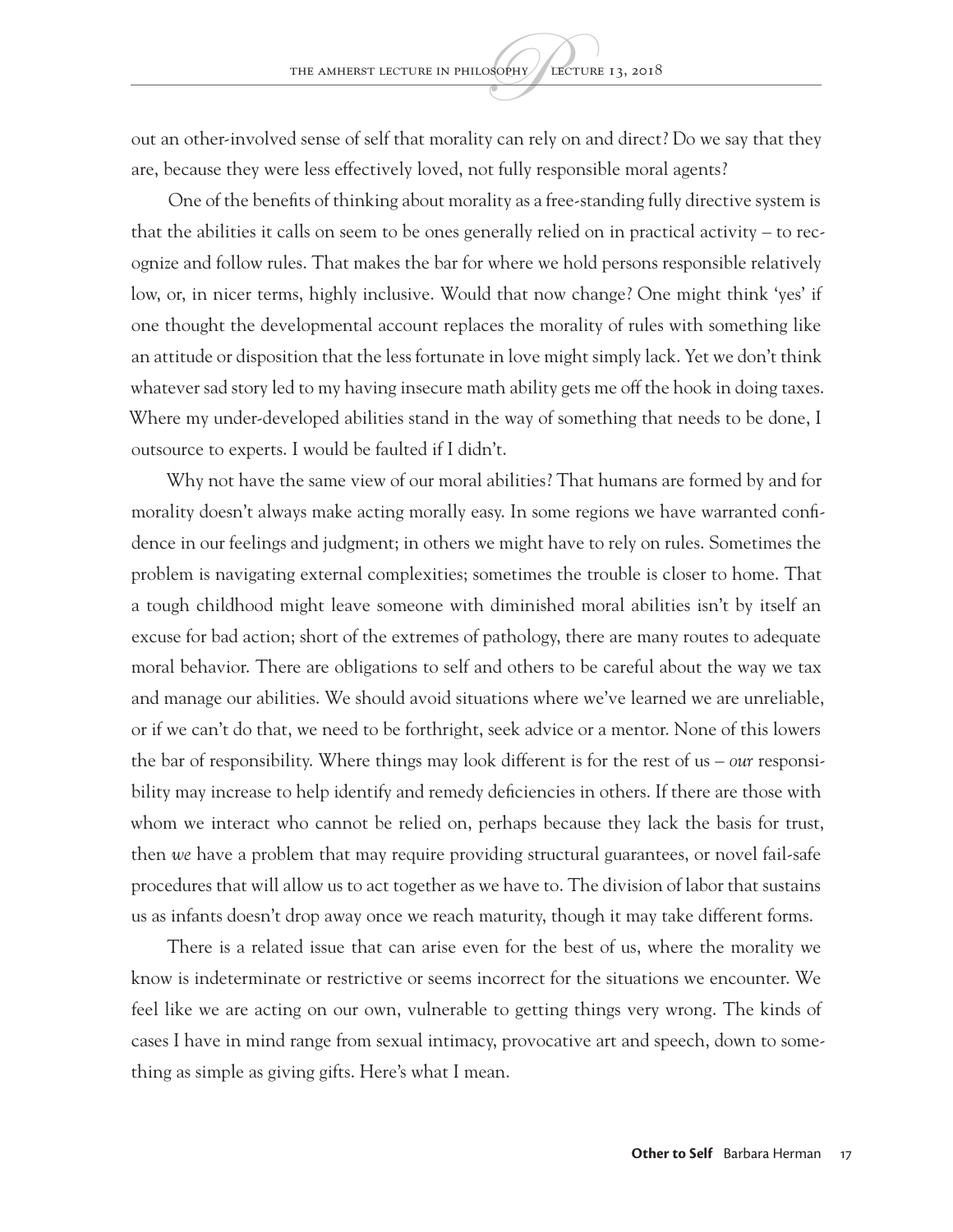Gifts build and cement relationships: we communicate feelings and our value of the recipient through what we give. But as we all know, it can be hard to get this right. Without our intending it, a gift can go wrong: it can express a false or even threatening idea of relationship; it can convey lack of respect. It's often out of fear of such missteps that we give flowers or other conventional (and boring) gifts, foregoing real opportunities of expression. It's said, "It's the thought that counts"; but that's cold comfort.<sup>29</sup>

Similar problems arise in areas where expression and going beyond the rules is the point of a kind of activity. What feels like offensive speech can be pressing the boundary of moral insight, in a good way. Transgressive art can be genuinely revelatory or go too far. Neither set rules nor the productive passion nor the immediate responsive reaction of others are reliable guides. We feel compelled to act or speak; we know we might be wrong.

There's also an interpersonal version of the problem that arises inside mature love itself. Intimate sexual activity is a good that can be expressive, powerfully felt, and spontaneous. It can be a welcome space for self- and mutual-discovery. But it is also a site of real risk, where unintended harms can occur. Here again rules would defeat the good of the activity. (And consent, as we've learned, isn't trustworthy.)

These are all regions of activity that involve experiment and risk-taking, where things can and will go wrong. If we were restricted to act only to the extent that we can foresee and prevent harm, or, if not, to avoid these regions of activity altogether, morality would stifle us.

However, looking back at our account of the co-evolution of morality and love, we should notice that this kind of problematic configuration is far from rare. "Testing limits" is one of the ways we describe periods of healthy development. A child is operating in a familiar sphere of do's and don'ts designed with her competencies and safety in mind. Then she breaks out, doing something we rightly see as dangerous or outrageous. We can repress and punish. Or we can be open to what the child is needing in pushing these limits, while still holding her responsible for some unhappy effects. In maintaining this balance we make it possible for children to grow into thoughtful moral agents.

<sup>29</sup> Indeed, were there a rule, gifts could not play the role in our lives that they do (and in formal cultures where there are such rules – Japan, for example – they do not play the same role).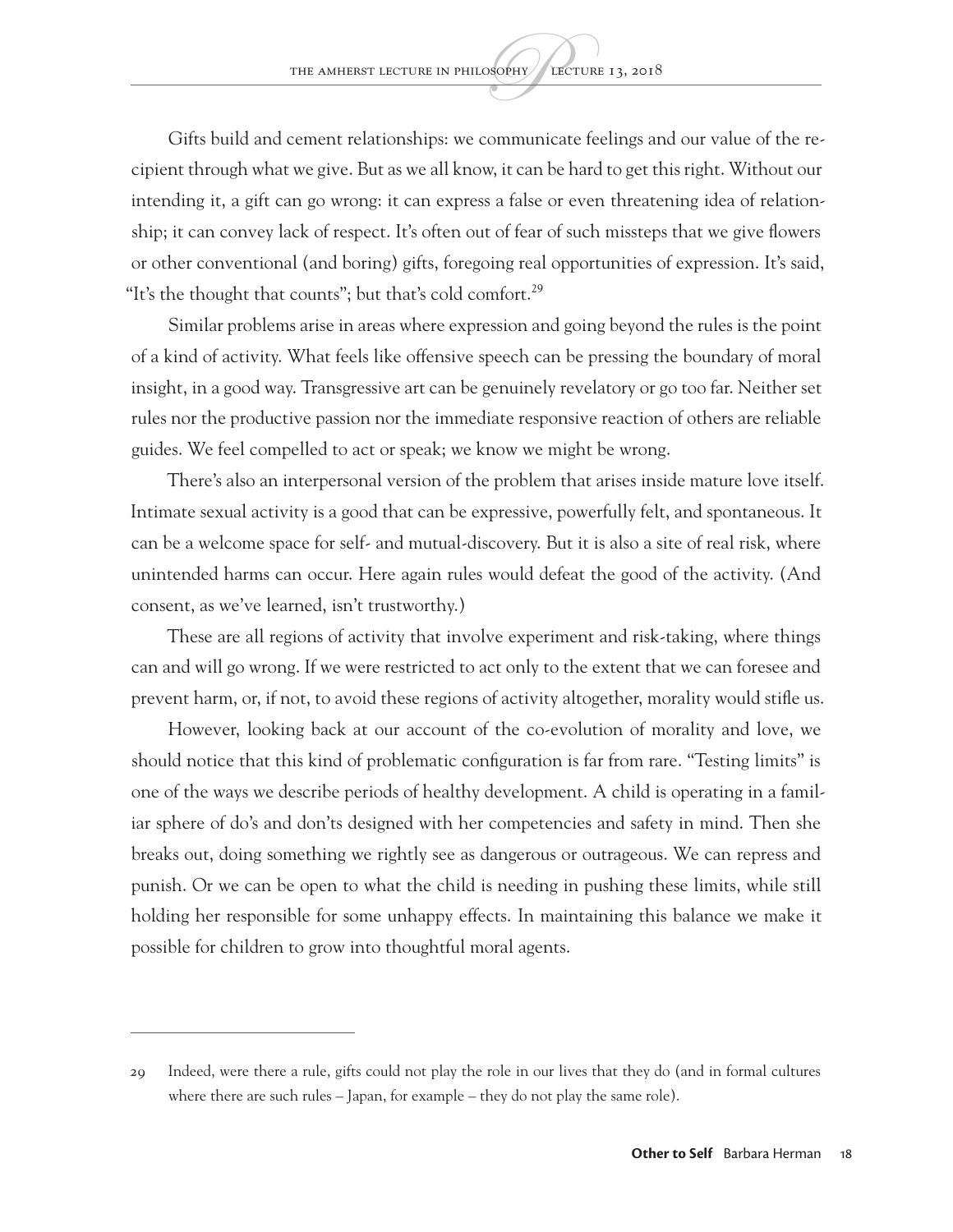Translated to adult life the idea is that a realistic morality can cede some space for risk and pressure against prevailing norms, yet not cede authority. One might say that in these regions of valuable and expressive activity, morality has to trust the persons under its authority and give them space to invent near to moral limits. These are "proleptic spaces," ones where we have moral permission to act creatively, where we are not and could not be guided by rules, and yet are responsible, *after the fact*, if things have gone wrong. That's what we risk. But if the moral price of pushing the boundaries can be responsibility for unforeseen outcomes, the burden of repair need not fall entirely on the creative actor. Transgressive art may impose burdens of education on cultural institutions; venues of difficult speech may require careful provisions for access and exit. Preparation for intimacy may need to involve education: warnings and cautions about how things can go wrong. We learn the use of "safe words"; and so on.

This is a picture of morality as both principled and open to expressive choice and moral risk. It complements the view of human development that places a dynamic account of the love relation as the training ground for moral agency. The examples may be unusual, but their moral structure is actually familiar. I'm thinking of imperfect duties: duties that call for some discretion about how we act for their sake. There is a tendency in the tradition to marginalize imperfect duties because it is assumed that the point of their discretion is to permit some control over our relation to morality – to give us a say about how much is demanded of us. A duty can't be too central or serious if we can just decide how much to do, beyond some minimum. But if we consider the scope of imperfect duties, it doesn't make sense that we have that kind of choice. These duties govern our relationships, our access to help and support, the way we organize our lives and pursuits. They are regions of activity where we have a regulative end (fidelity, providing aid, elaborating and modifying a life plan), and so values that need to be made real while being adjusted to each other. It is for that reason that we need discretion. If I have deep connections to a host of needy near and dear, then I cannot also devote myself to a life of travel and adventure. I may need to find less time consuming ways to satisfy my yen for novel experiences. Or it may be better for my near and dear to see a little less of me. There's no rule or a priori answer. One has to make choices in the light of what's of value, and so there is a risk of getting it wrong. And then a need for adjustment and repair. Sometimes it matters who acts (that it be me who helps my son or you who speaks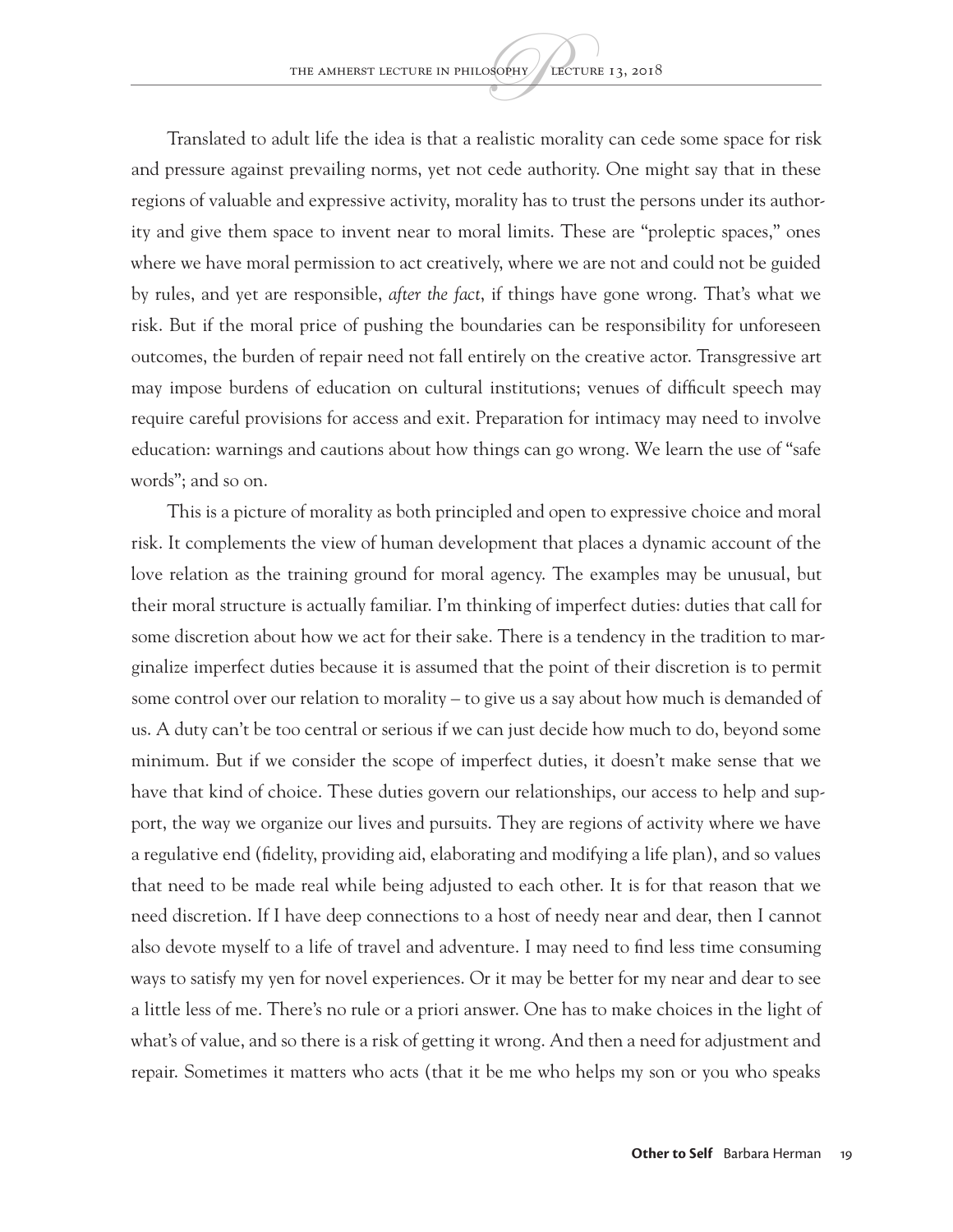truth to power); sometimes getting it morally right can require creativity and vision. Much of this moral skill set is forged in the dynamics of early love.

#### 7. Conclusion

SO WHAT HAVE WE LEARNED? Instead of intractable conflict between love and morality, we've uncovered a complex dynamic account of their mutual dependence. The remaining problems, of which there will be many, are more practical than philosophical. We are not egoists; we are not always nice. We are separate sites of agency; we are not essentially separate. We come to perceive ourselves as persons in the moral sense by first seeing an other as having to be treated both as an object of love and as a source of other-centered reasons. A welcome upshot of the view is that it casts morality less as a norm of constraint on our bad natures, or as a competitor to our loving, and more as a project continuous with the origins and development of us as persons who start out attached to others.